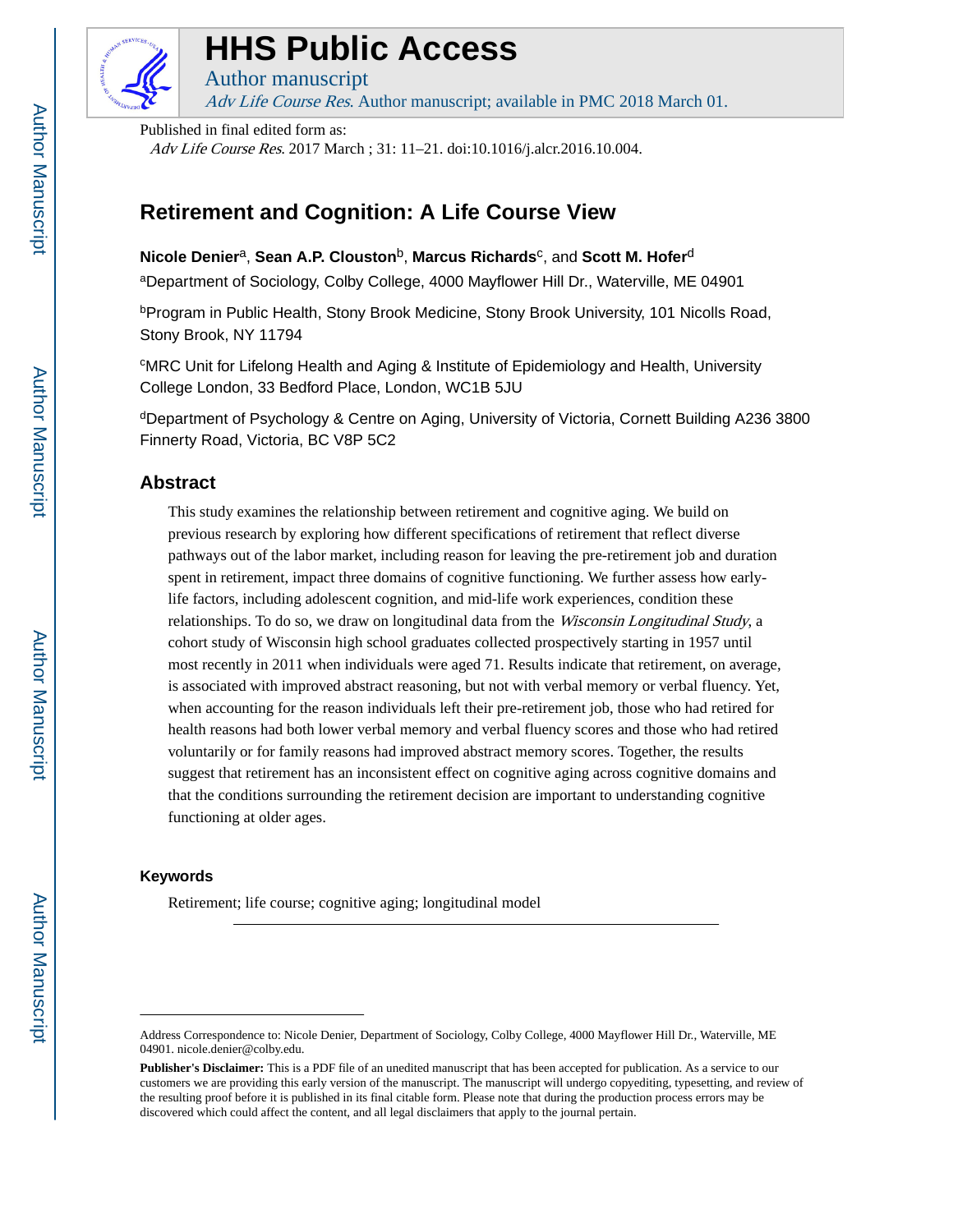#### **1. Introduction**

The life course is commonly delineated by economic activities: early life is spent in school, mid-life in work, and old age in retirement (Settersten, 2003). Such patterning almost inextricably links working, or leaving work, to the process of aging. At the same time, developmental research shows that most cognitive abilities develop along a similar path, expanding in early life, plateauing in mid-life, and beginning to decline as early as age 45 (Richards & Deary, 2014; Richards, Shipley, Fuhrer, & Wadsworth, 2004; Singh-Manoux et al., 2012). Given the coincidence of these patterns, scholars have turned to examining whether retirement – a key life course transition marking the onset of old age – hastens cognitive aging.

This growing body of research proposes that retirement constitutes a period of "disuse," wherein workers leave the labor force, and as retirees, cease using their full cognitive capabilities. While this account is compelling, it conceptualizes retirement as a single and standard transition out of the labor force. Recent evidence on the life course of retirement itself suggests that the retirement transition is increasingly destandardized, producing wide unevenness in the timing of and reasons for exit from the labor force later in life (Raymo, Warren, Sweeney, Hauser, & Ho, 2011; Szinovacz & Davey, 2005; Warner, Hayward, & Hardy, 2010). Those who choose to retire may be fundamentally different from those who cannot afford to retire or those who cannot expect to retire. To date, little research has examined how associations between retirement and cognitive aging might vary across different specifications of retirement that reflect the diverse pathways and contexts under which people make their final exit from the labor force.

This study aims to fill that gap. To do so, we draw from data on a cohort of Wisconsin high school graduates in the Wisconsin Longitudinal Study (WLS) and examine the longitudinal association between retirement and cognitive aging. We conceptualize retirement status in terms of participation in paid work, main reason for leaving pre-retirement employment (e.g. family/health/job loss), and duration of retirement. In addition to elaborating which aspects of the retirement transition are associated with cognitive aging, our use of the WLS offers important improvements over analyses of other common data. The WLS contains rich life course data beginning in adolescence across a broad range of measures relating to cognition and labor force engagement. This allows us to explore how early- and mid-life events condition the relationship between retirement and cognition in later life in a way that is not susceptible to recall bias. As a fairly age-homogenous cohort study, it also does not confound cohort- or period-effects, known to influence both retirement behavior and cognitive abilities, with age-effects (Flynn 1987). We proceed by reviewing the literature on cognition and retirement.

#### **1.1 Retirement and cognitive aging**

Two separate bodies of research speak to the connections between retirement and cognitive aging. The first, largely conducted by economists, has been overwhelmingly concerned with identifying the *causal* effect of the retirement transition in precipitating cognitive decline. The second, largely conducted by psychologists, concerns understanding the age trajectory of cognition and then examining how retirement is associated with that trajectory. The focus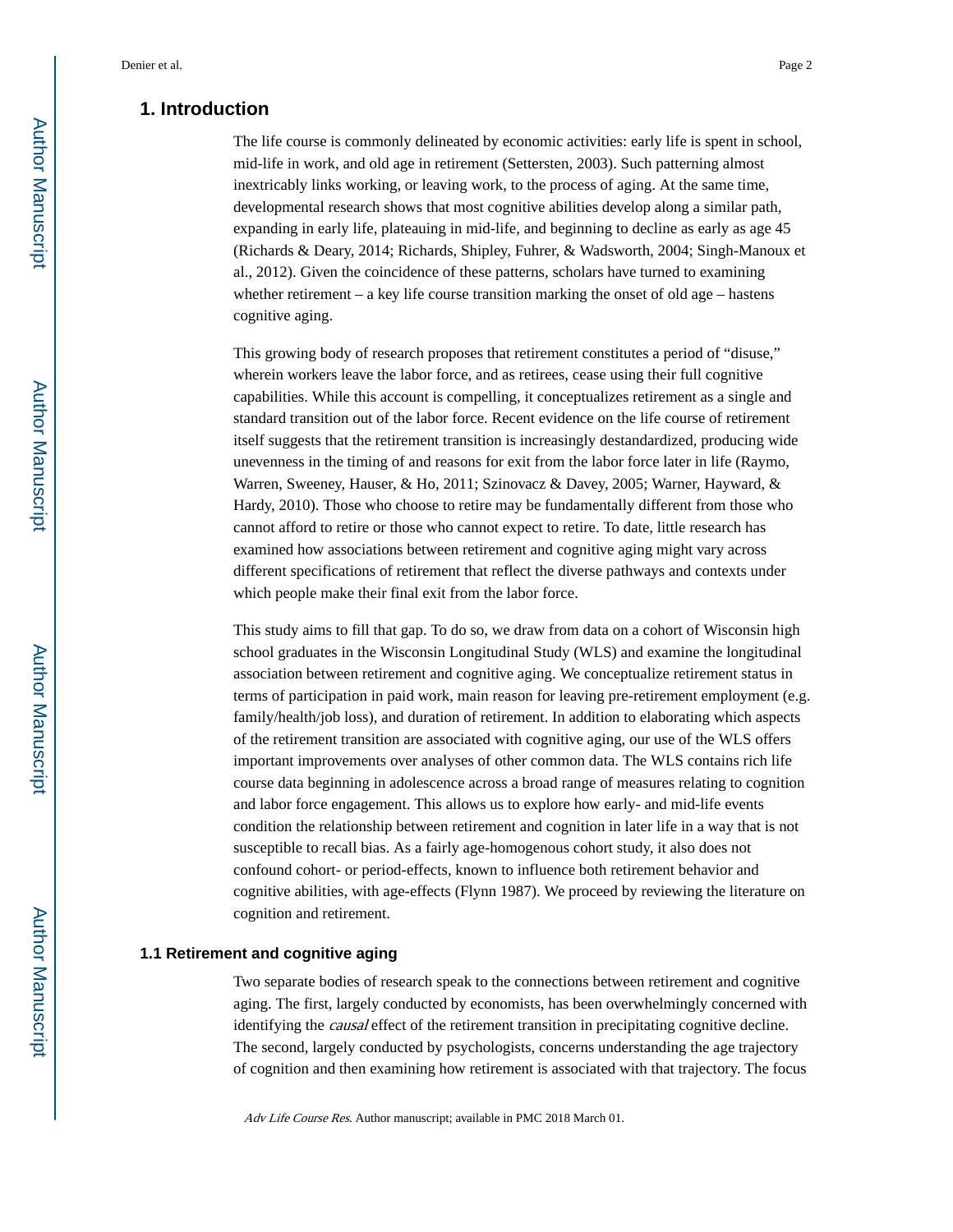in the economics literature on causality has led to identification strategies (paramount among them the use of instrumental variables to proxy retirement status) that differ from those employed in the psychology literature (primarily longitudinal growth curve analysis). We discuss each in turn below.

Early treatments in the economics literature identified large effects of retirement on cognition. In a seminal paper, Rohwedder and Willis (2010) drew on cross-sectional data from the United States (U.S.) and Europe, exploiting cross-national variation in pension eligibility ages to provide instruments for retirement status. With this approach, the authors found that not working is associated with a 37% reduction in a combined measure of immediate and delayed word recall. Bingley and Martinello (2013) demonstrated that this effect is biased by a failure to control for education, as pension eligibility ages are correlated with cross-national variation in educational attainment. Cross-sectional studies accounting for education show smaller negative effects (Mazzonna & Peracchi, 2012). Mediation may also be due, in part, to variation in association between retirement and cognition by occupational class. Coe, von Gaudecker, Lindeboom, and Maurer (2012) showed using pooled cross-sections of the U.S. Health and Retirement Study (HRS) that duration spent in retirement has no impact on a number of measures of cognition for white-collar workers, and that retirement may actually benefit cognitive function for blue-collar workers. Evidence from longitudinal data adds further nuance to this picture. Using Social Security eligibility ages as instruments for retirement to analyze six waves of the HRS, Bonsang, Adam, and Perelman (2012) find that not working is associated with a 9% reduction in verbal memory, and that the effect occurs shortly after retirement (exhibiting duration effects only in a logarithmic rather than linear specification of years since retirement). Celidoni, Dal Bianco, and Weber (2013) use longitudinal data from the Survey of Health, Ageing, and Retirement in Europe (SHARE), and find that duration spent in retirement, not retirement status per se, was associated with an increased likelihood of large ( $>20\%$ ) declines in verbal memory. At the same, time, Bianchini and Borella (2015) find that retirement has a positive effect on verbal memory when allowing for a non-linear effect of age on cognition, using the same SHARE data. Together, economic research on the links between retirement and cognition is mixed, but generally shows that there are small and negative effects of retirement on verbal memory, in particular. Most of this research has relied on surveys of individuals at older ages, precluding analysis of longer trajectories. As such, it also does not consistently take into account how life course events, especially those that occur in early life, relate to cognition, or mediate the relationship between retirement and cognition, at older ages.

Mapping cognitive change over the life course has been a central aim of a large body of research in psychology (Hofer & Clouston, 2014; Hofer & Sliwinski, 2001; Sliwinski, 2010). Understanding cognition at older ages has thus led scholars to study retirement as one, among many, possible changes in daily activity patterns that shape *trajectories* of cognitive aging. As such, this research employs primarily longitudinal methods. Roberts, Fuhrer, Marmot, and Richards (2011) for instance, examined the Whitehall II cohort of U.K. civil servants and found that retirees showed lower growth in scores on cognitive tests than those who remained working. Wickrama and O'Neal (2013) use the 1998–2006 HRS to model how a change in work status from 1998 to 2002 impacted subsequent cognitive aging. Their growth curve analysis shows that individuals who transitioned to retirement displayed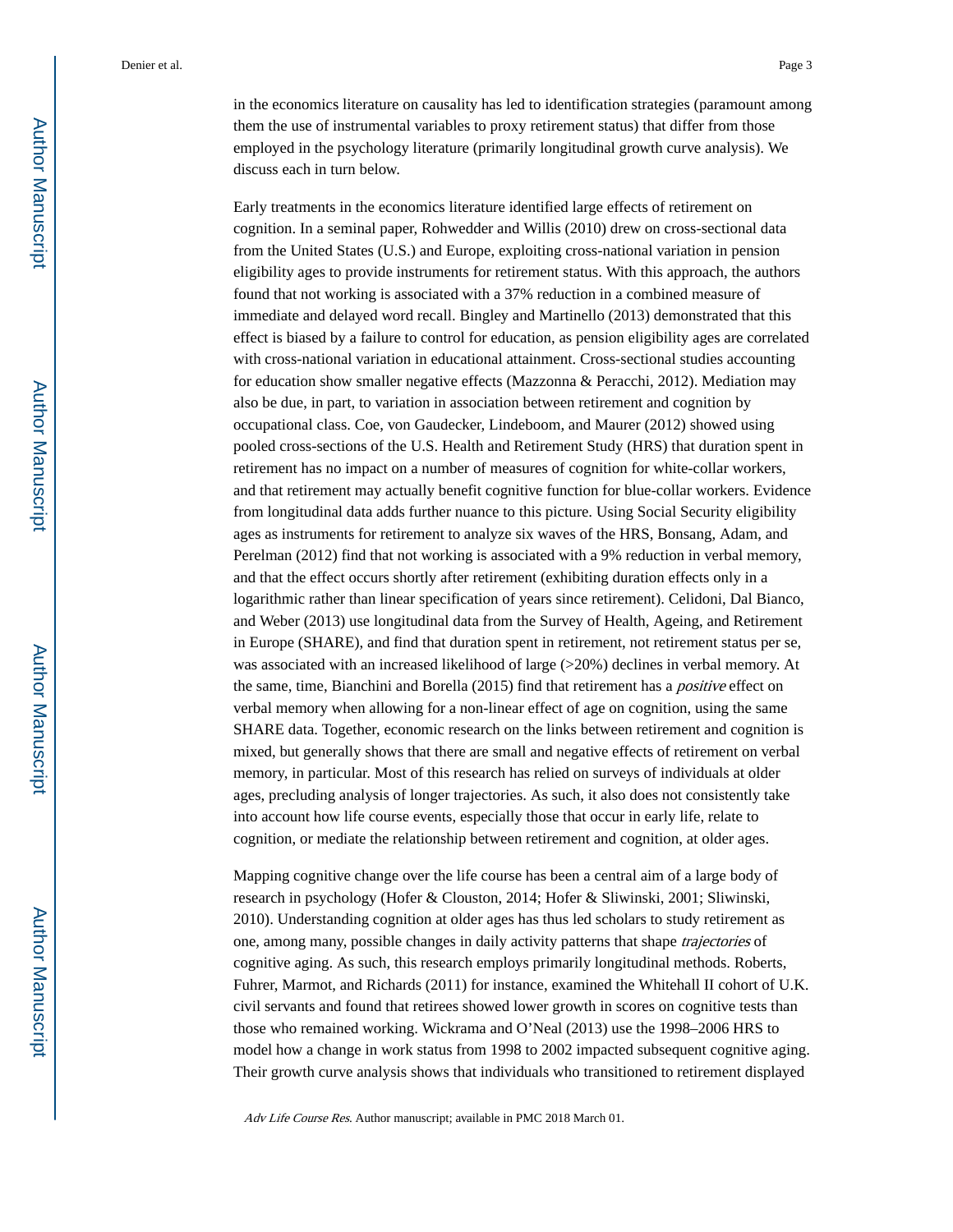greater deterioration in verbal learning, but not verbal memory, than those who continued to work.

While studies in both fields suggest that retirement influences cognition, the characteristics of retirement that are meaningful to cognitive health remain unclear, at least in part because of variability or lack of specificity in the definition of retirement across studies. Research often specifies retirement as a "lack of work," equating retirees with those not working for any other reason (Bonsang et al., 2012; Rohwedder & Willis, 2010). As discussed in the next section, non-employment is a poor proxy for retirement: labor force participants are often healthier than non-participants because unhealthy people have fewer opportunities to, and more barriers involved in, working. Even when researchers use a more fine-grained definition of retirement (e.g, Wickrama and O'Neal 2013), few studies have accounted for the reasons individuals retire, which may provide insight into their subsequent cognitive health. In the next section we discuss the meaning of retirement in contemporary labor markets and how it may impact understanding of aging-related processes.

#### **1.2. The retirement life course**

Retirement has historically been viewed as a single and irreversible exit from work, in part because statutory pension eligibility ages commonly influence the decision to retire, even defining one's retirement status (Gruber and Wise 1998). Recent economic and policyrelated changes away from career employment have meant that retirees experience labor force exits that vary in timing, degree, and income shock. Contemporary research on the retirement life course conceptualizes it as a multi-faceted and dynamic process that comprises interrelated transitions, and may be characterized by considerable heterogeneity in age at first retirement, duration of retirement, and likelihood of re-entry to the labor force (Kail & Warner, 2013; Warner et al., 2010). For instance, Warner et al. (2012) find that over 70% of men's retirement transitions occur outside the framework of Social Security eligibility ages in the U.S., a result supported by Raymo et al. (2011). Individuals increasingly re-enter the labor force after retiring by engaging in "bridge" jobs, especially if they retired earlier than anticipated (Heinz, 2003).

Such differences may be informative to complexity in aging-related processes: not only is involuntary job loss at older ages associated with deterioration in mental health and increased depression, older job losers also experience deterioration in physical health, and engage in worse health behaviors, like drinking (Gallo, Bradley, Siegel, & Kasl, 2000, 2001). The same is true for individuals who perceive their retirement as involuntary (van Solinge & Henkens, 2007). Henkens, van Solinge, and Gallo (2008), for instance, show that involuntary retirees were more likely to increase smoking behaviors and less likely to decrease alcohol use than those that retired voluntarily. Similarly, Dingemans and Henkens (2014) finds that individuals who worked in a "bridge job" following retirement because they enjoyed working actually experienced increased life satisfaction post-retirement. Together these findings suggest substantial differences in the context and timing of retirement, and in the types of activities engaged in during retirement, including both healthrelated behaviors and re-employment. These types of differences may engage three theories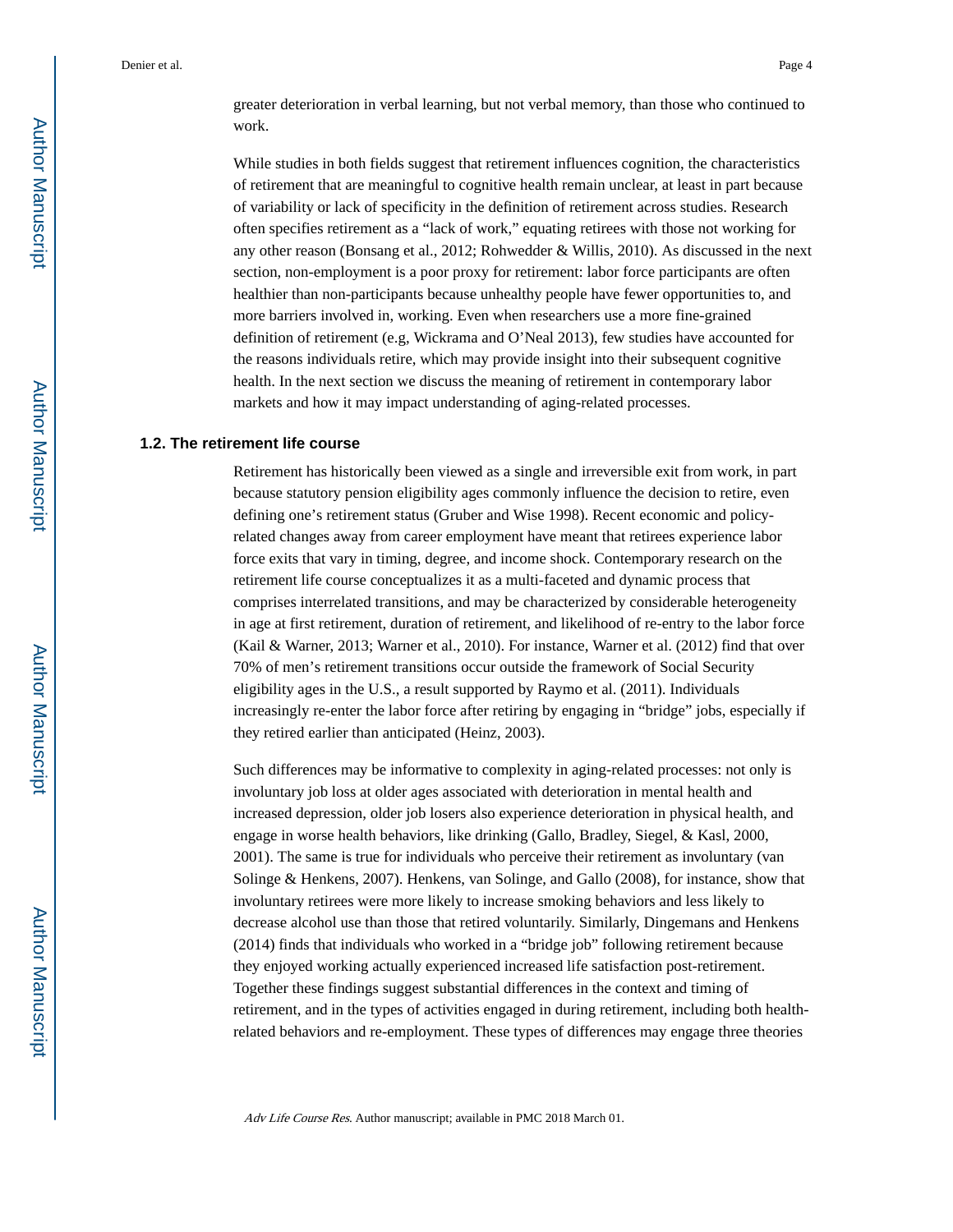connecting retirement to cognition: 1) engagement, 2) reserve, and 3) disruption/stress; which we explain respectively below.

**1.2.1. Engagement—**Engagement theories advocate that individuals at the time of retirement experience large changes in daily activity patterns: retirees leave a work life that requires regular "use" of cognitive capacity and enter into a more sedentary retirement lifestyle, in which they "lose" cognitive ability. The "use it or lose it" hypothesis, as originally formulated (Hultsch, Hertzog, Small, & Dixon, 1999), has been used to suggest that individuals lose cognitive abilities because they are not engaged in tasks that demand efficient cognitive function (Rohwedder & Willis, 2010). Further, economists have also highlighted the incentives that labor market participants have to practice cognitive skills, which, as a form of human capital, they will profit from in the labor market – retirees, or those anticipating an impending exit, on the other hand do not (Mazzonna & Peracchi, 2012; Rohwedder & Willis, 2010). This implies that regardless of whether a person is currently working, those individuals planning to work longer will invest in maintaining their cognitive abilities. Outside of cognitive tasks demanded by the work process, the workplace itself may support cognitive function by providing opportunities for social interaction, physical activity, or a structure to orient action. Individuals that believe the latter may also be less likely to retire as an explicit strategy to maintain health at older ages.

**1.2.2. Reserve—**Education and occupational activities throughout life may work to develop efficient brain processing capabilities resulting in increased cognitive capacity, often called "cognitive reserve" (Clouston et al., 2012; Glymour, Kawachi, Jencks, & Berkman, 2008; (Glymour, Tzourio, & Dufouil, 2012; Richards & Sacker, 2003; Scarmeas & Stern, 2003; Stern, 2002, 2009; Valenzuela & Sachdev, 2005). Reserve is built in a number of different environments, yet schooling and work experiences stand out as prime influences because of relatively large amount of time spent in each. For example, complex occupational tasks require individuals daily to build connections in the brain that may disrupt or delay aging-related processes. While some individuals may be genetically predisposed to (or protected from) degenerative diseases, the development of cognitive reserve can slow the start or pace of cognitive decline (Deary, 2012; Johnson, Deary, & Iacono, 2010). Ceasing occupational activity at retirement halts the growth of reserve, but retirees with varying levels of cognitive reserve may experience different paths of cognitive aging.

**1.2.3. Stress/Disruption—**Unexpected labor market transitions may induce significant stress, economic hardship, and social isolation, which researchers have posited will be associated with poor health (Lynch, Kaplan, & Shema, 1997; Zunzunegui, Alvarado, Del Ser, & Otero, 2003). For instance, Fryer and Warr (1984) classically argued that unemployment, or the lack of gainful employment when such employment is desired, simultaneously leads to a deficit in stimulation in the absence of work, and stress because it forces individuals to confront unknown problems with dwindling resources and thus consider difficult choices. More recently, Gallo et al. (2000) show that job displacement among older workers is associated with worse self-rated mental health. Similarly, involuntary job loss at older ages is associated with increased depressive symptoms (Brand, Levy, & Gallo, 2008; Gallo et al., 2006), as is retirement that is perceived as involuntary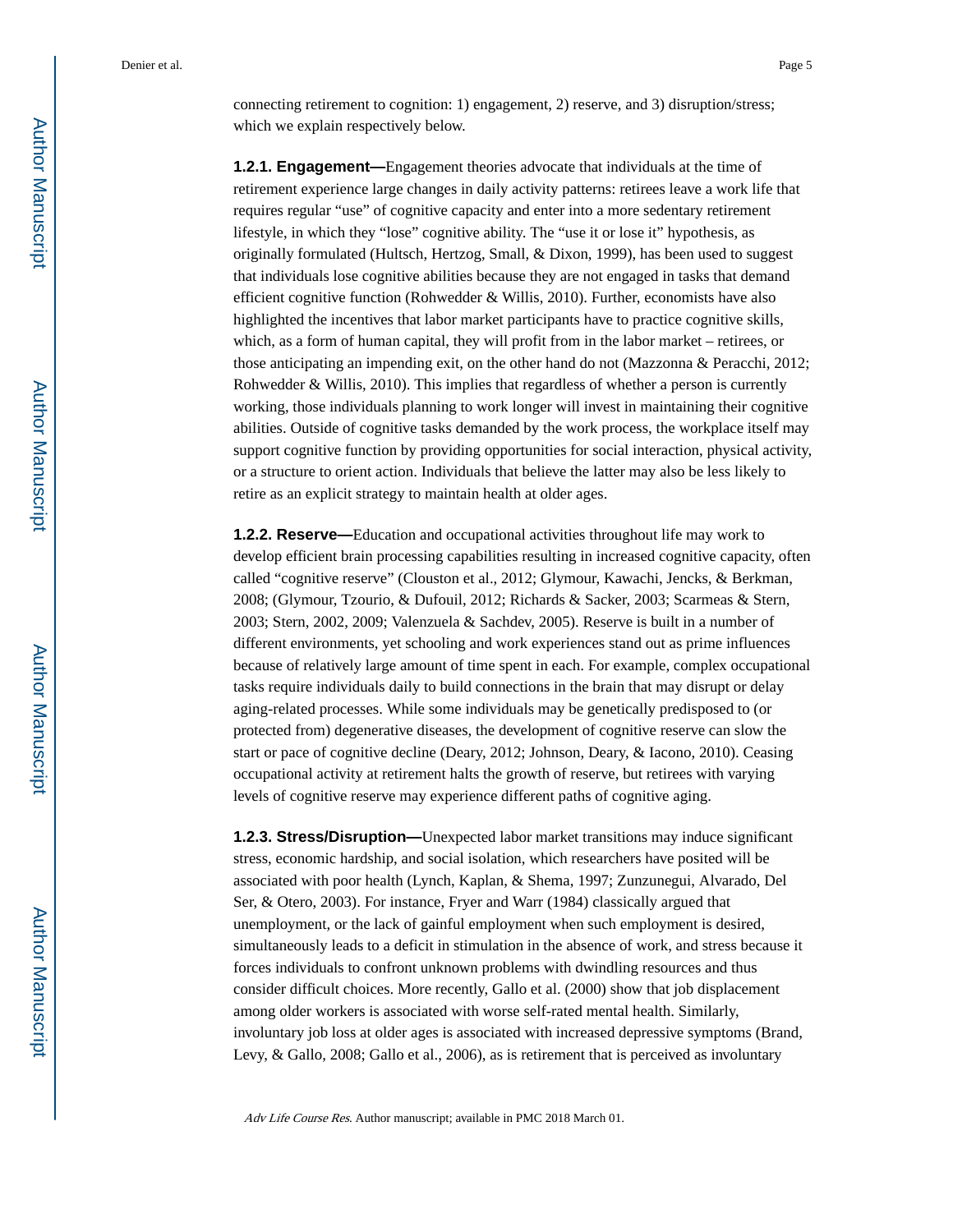(Hyde, Hanson, Chungkham, Leineweber, & Westerlund, 2015). Retirement, if unplanned or financially unviable, may constitute a disruptive or stressful transition that precipitates deterioration in cognitive health<sup>1</sup>.

Together these theories allow us to formulate the following hypotheses:

- **1.** We expect that retirement is associated with lower cognition, as individuals will experience large changes in their daily activity patterns.
- **2.** The relationship between retirement and cognition may be confounded by early life factors and mid-life work experiences, representing the stock of cognitive reserve built over the life course.
- **3.** We anticipate that the time-variant conditions selecting people into retirement will confound the effect of retirement on cognition, with those who leave work as a result of a job loss or health reasons having lower cognitive scores.

To evaluate these hypotheses, we turn to a cohort study with rich life course data.

#### **2. Methods**

#### **2.1 Data**

Data come from the Wisconsin Longitudinal Study (WLS), a random sample  $(N=10,317)$  of 1/3 of the 1957 Wisconsin high school graduating class who were followed up for cognition at ages 53, 64, and 71 (Hauser, Sewell, & Herd, 2012; Herd, Carr, & Roan, 2014). The WLS design offers two main advantages over other data sources. First, precise measurement of early life events, including concurrent measures of adolescent cognition and family socioeconomic status, and educational attainment in early adulthood, allow us to explore how the development of cognitive reserve early in life affects cognitive aging in a way that is not susceptible to recall bias. Second, age-homogeneous cohort studies do not confound cohort- or period-effects, known to influence both timing of retirement and cognitive capability (Elder & Pavalko, 1993; Flynn, 1984, 2007), with age-effects, resulting in greater specificity (Piccinin et al., 2012).

To account for potential healthy-worker effects, the sample was limited to those employed  $(n=7,196)$  at the 1992–1993 interview (average age 53), resulting in a sample of 6,816 men and women who hadn't yet retired. Respondents were further excluded if they left work without indicating retirement in a subsequent interview, as we are unable to ascertain when these respondents stop actively looking for work (n=318). Our second wave of data was collected over 2003–2005 when respondents were on average aged 64, many of whom would already be within the window of first receipt for full Social Security benefits. At age 64, 554 individuals were lost to non-response, and 371 individuals had died. By age 71, the third wave of data collected in 2011, 552 had died since their last interview while 1021 were lost to non-response. After excluding cases with missing data on covariates, we are left with

<sup>&</sup>lt;sup>1</sup>Clinical studies have demonstrated that exposure to acute stress releases hormones that reach the brain and ultimately affect cognitive functioning, both potentially heightening and diminishing cognitive performance (Lupien, McEwen, Gunnar, & Heim, 2009). Studies that focus on chronic stress, however, particularly those which draw on measures of allostatic load, document deficits in cognitive functioning associated with more prolonged exposure to stress (Evans & Schamberg, 2009; Juster, McEwen, & Lupien, 2010).

Adv Life Course Res. Author manuscript; available in PMC 2018 March 01.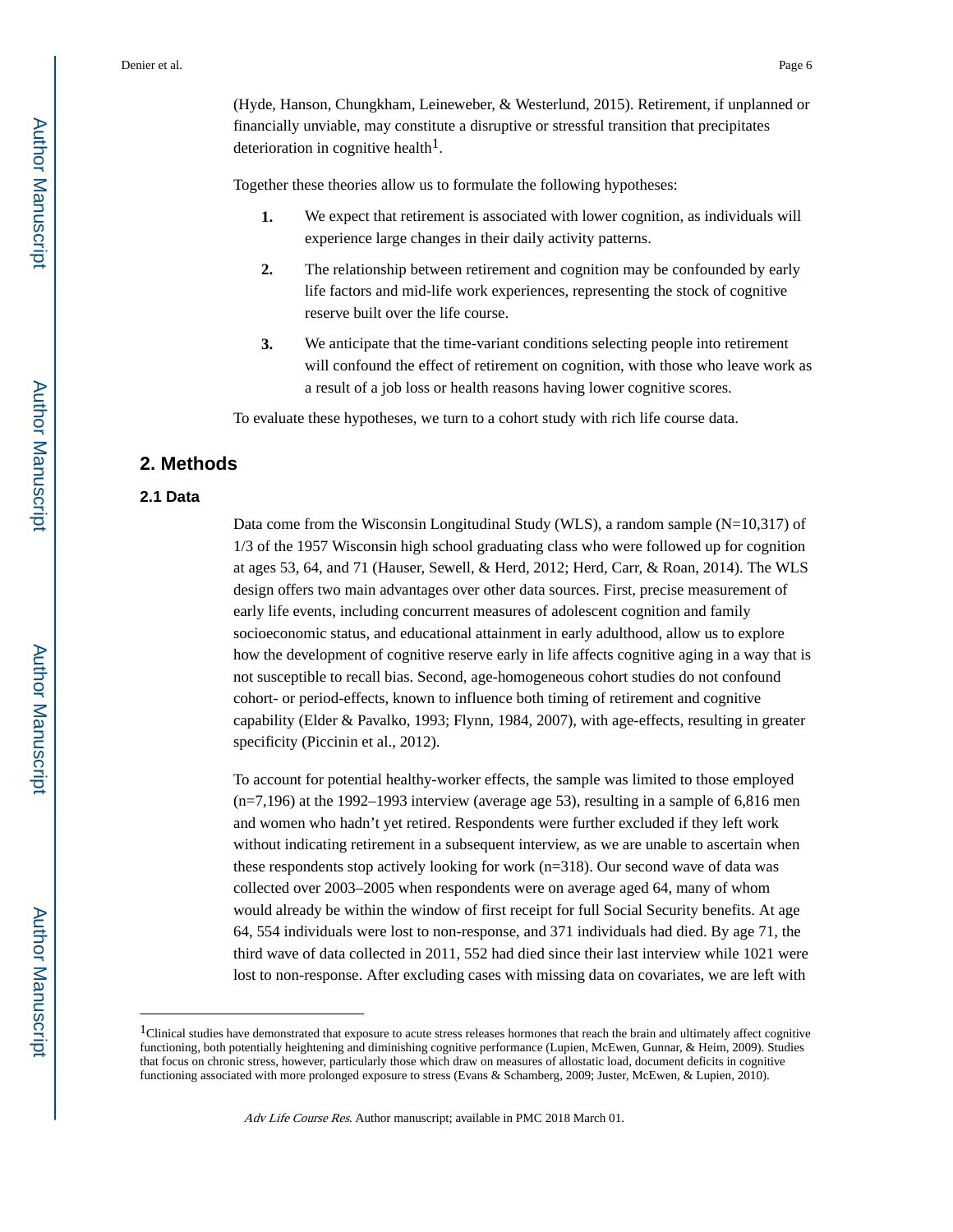an analytic sample of 5,853 at the first interview wave, 4,932 at the second interview wave, and 4,135 in the final interview wave.

**2.1.1 Cognition—**Fluid cognition is susceptible to aging-related declines and is associated with cognitive pathologies such as Dementia (Horn & Cattell, 1967). We use indicators of three domains of fluid cognition: abstract reasoning, verbal fluency, and verbal memory. Abstract reasoning was measured using the Weschler Adult Intelligence Scale – Similarities construct and is available in 1992, 2003, and 2011. Respondents are asked to relate two words; for instance, "How are an apple and orange alike?" to which they should respond that both are fruits. Verbal fluency was measured by having respondents list as many words in sixty seconds as possible starting with either the letter F or L, depending on version, and is only available in 2003 for an 80% random subsample and in 2011 for the full sample. Word recall is constructed by adding verbal learning and verbal memory scores. Verbal learning and verbal memory were measured together: respondents are read a series of 10 words, and then asked to immediately repeat the words to the interviewer. The number correct indicates verbal learning. To measure verbal memory, after about 12 minutes and other cognitive questioning respondents are again asked to recall the full list of words. In both 2003 and 2011, verbal learning and memory were assessed for an 80% random subsample of WLS respondents. All cognition scores are standardized at each measurement wave for comparability.

**2.1.2 Retirement and Job Characteristics—**Three measures of retirement facilitate evaluation of our hypotheses. Information on retirement is drawn from the respondent's work history. Detailed work episode histories for up to eight employer spells are constructed retrospectively at each survey for the time period between interviews. Reasons for end of spell are given; for each spell respondents additionally report the start and end dates of their job, their industry, occupation, type of work, and whether or not they were working full- or part-time. Retirement is indicated first by employment status, with individuals not currently working and reporting a retirement at any point prior to the interview coded as retired.<sup>2</sup> This measure of employment status aids in evaluating the first hypothesis by signaling the respondent's engagement with work activities. We then examine the main reason for retirement, for which we note whether the respondent reported leaving their first preretirement job for voluntary, family-related, involuntary job loss, or health-related reasons. Voluntary reasons include choosing to retire, no longer needing money from employment, travelling, or even working on the house, among others. Family-related reasons involve following a spouse to a new job, staying at home to care for children or grandchildren, and getting married. Involuntary job losses include downsizings, plant relocations, and layoffs.<sup>3</sup> These reasons capture variation in choice over the retirement transition, which has been

<sup>2</sup>Data on retirement may also be gleaned from a separate section of the interview in which people are asked whether they consider themselves completely retired, partly retired or not retired at all. The different modes of collecting information about retirement tap into two distinct parts of the retirement transition – leaving career employment (often upon receipt of a pension) and leaving the labor market. As we are interested in how not working relates to cognitive function, we rely on information about the respondent's current employment status. Sensitivity analyses reveal the two measures produce comparable substantive conclusions.<br><sup>3</sup>Voluntary separations may include: retirement; other work related reason; respondent, spouse, transferred/took

needed the income; respondent found new job/changed job; looked for/needed/wanted another job; began own business/became a partner in business; sold own business or farmland; distance to work was too far from home; second job became main job; wanted to work part time or not as much; changed schools; joined or started family business; entered the military; started/ended political career;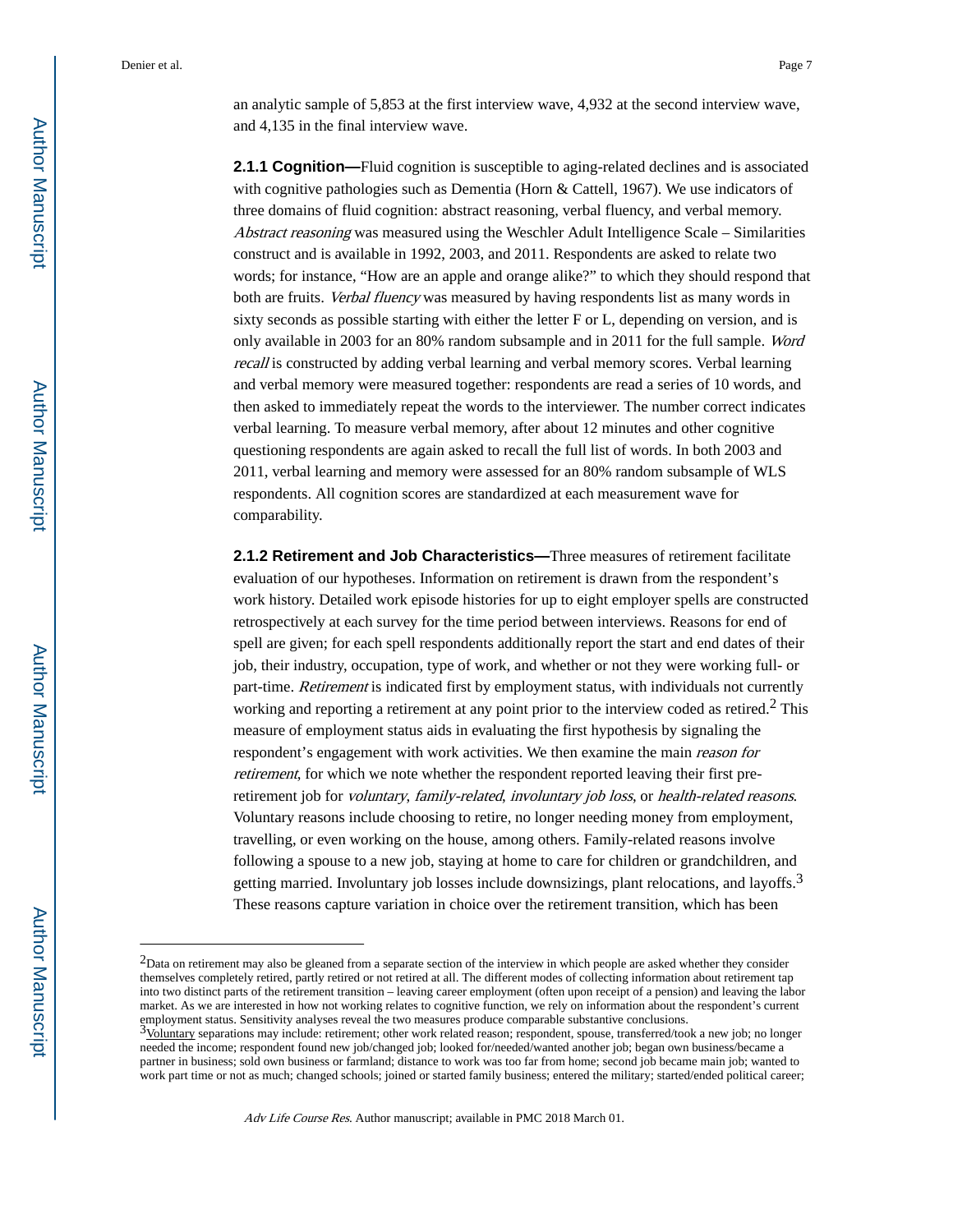associated with whether individuals perceive their retirement as involuntary or voluntary (Szinovacz & Davey, 2005). They further offer insight into how stressful and disruptive events surrounding retirement relate to cognitive decline, shedding light on our third hypothesis. Finally, we also model duration of retirement as the natural log of annual time since most recent retirement or job separation. We further conduct sensitivity analysis with a linear specification of retirement duration. These measures specify the temporal impact of disengagement on cognition.

Retirement transitions are often influenced by normative career patterns within occupations, industries, and employment sectors. Different types of jobs may also facilitate development of unique stocks of cognitive reserve over the life course. To evaluate our second hypothesis, looking at how mid-life career experiences relate to cognition at older ages, we used respondent's job in 1992 to provide the following job characteristics: goods-producing or service-related industries, as identified by the 1990 Census major industry; upper white collar, lower white collar, and blue collar, based on the 1990 census major occupation; and private employee, government employee, or self-employed. We further took into account the occupational education score, or the percentage of the occupation with at least one year of college, of the 1992 job<sup>4</sup>. As the job the respondent held when they were on average 53 years old, it is often of long duration and, if work tasks are related to the cognition scores, the job that likely exerts the greatest influence on cognition at midlife.

**2.1.3 Resources and Health—**We measure health with time-varying indicators of serious health conditions or events, including stroke, diabetes, cancer, and heart problems. For respondents who did not respond to the mail survey in 1992 and for the stroke measure, which was not asked in 1992, we follow Raymo et al. (2011) who use year of diagnosis and 2003 health status to impute the 1992 value, and for all others assign a value of zero.

Our analysis considers financial resources in two ways. First, we indicate whether the respondent at the time of the interview was included in an employer provided pension plan. Second, we measure the respondent's net worth in 1992. Net worth represents the assets and debts of the respondent and his/her spouse, including the value and amount owed on homes, real estate, businesses and farms, motor vehicles, as well as any other debts and savings and investments. We measure the respondent's percentile rank in the 1992 distribution of net worth. We do not include time-varying measures of wealth, as a change in wealth may be a function of retirement status as individuals spend down savings, rather than any meaningful differences in consumption across individuals.

moved or relocated; wanted to do something else (took time off); went to school; to do volunteer work; travel, vacation, sabbatical; study (not in school), self-improvement; religious reasons, became a missionary; to build a new home or work on the house; economic or financial reasons/bankruptcy; personal problems or resources; entered a seminary; workplace conflict; other voluntary termination. Involuntary separations include: business/employer closed; business downsized, mass layoff; business relocated; other involuntary termination (help not needed); temporary/seasonal layoff; business sold, bought out, changed owners; temporary job ended, contract completed; lost business or farm; job reorganization/promotion meant moving; needed degree or not enough training. Family reasons include: family reason; stayed home/took care of house/children; get married, have children, raise a family; relative's/unspecified person's health reason; spouse retired or wanted to retire; spouse's illness, health reason or death; babysit grandchildren (with or w/o pay); spend time with family/friends<br><sup>4</sup>We further transform the variable to a started logit, as recommended by Hauser and Warren (1997), to account for heteroscedasticity.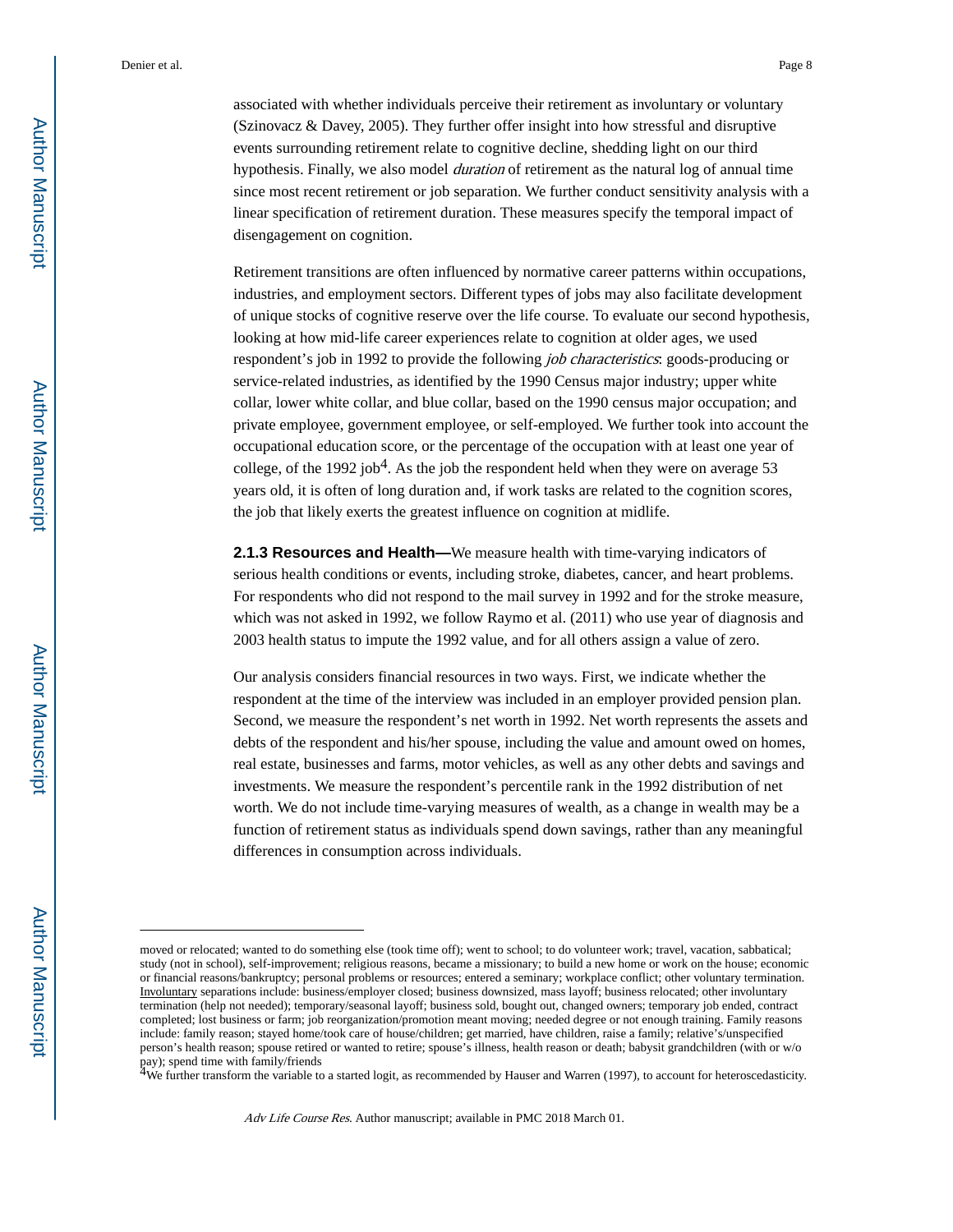**2.1.4 Early life factors—**Finally, we account for a wide range of early life factors to further evaluate how cognitive reserve built early in life relates to cognition at older ages. In 1957, the WLS interviewed respondents and their parents to provide information on the family background and social status of respondents in childhood and adolescence. Family socioeconomic standing is assessed by 1957 family income, mother's highest level of education in years, and father's occupational attainment, expressed as the 1970 Duncan Socioeconomic Index (0–100 scale). Adolescent cognition (cognition at 16) is taken from the junior year Hemnon-Nelson test of cognitive abilities, available from public school records. Education was measured at age 36, an age at which respondents were likely to have completed most of their schooling. We collapsed this measure into four categories: finishing high school, completing some college, receiving a Bachelor's degree, or receiving a graduate or professional degree.

#### **2.2 Methods**

Our analysis centers on examining how retirement alters the path of cognitive aging. We use longitudinal multilevel mixed effects models of the following form to chart the cognitive aging process:

$$
Y_{it} = \beta_0 + \beta_1 A_0 + \beta_3 X_{it} + \gamma_{0i} + (\beta_4 + \beta_5 R_{it} + \gamma_{1i}) t_{it} + \varepsilon_{it}
$$

where A refers to age, X refers to included covariates which may vary both between persons (i) and within persons over time (t),  $\gamma_{0i}$  refers to time-invariant random intercepts that model individuals differences in baseline cognition, and  $\gamma_{1i}$ t refers to individual-specific rates of cognitive change over time (Piccinin et al., 2012). An unstructured covariance matrix was used to account for the association between intercepts and slopes thereby adjusting for regression to the mean over time (Liu, Lu, Mogg, Mallick, & Mehrotra, 2009).

To examine how retirement relates to this trajectory of cognitive aging, we first estimate average associations between retirement  $(R_{it})$  and level of cognition. To examine functional specifications, we entered retirement as a dichotomous indicator (retired/not retired) and as the reason for retirement (voluntary/family related/involuntary job loss/health). This specification restricts the effect of retirement to be constant across the path of cognitive aging. In the second part of our analysis we turn to examining how time spent in retirement is associated with cognition, in effect allowing the impact of retirement to vary over the trajectory of cognitive aging. We model time spent in retirement as both a linear and logarithmic specification, as previous research indicates that the effect varies across these functional forms (Bonsang et al. 2012).

A huge body of prior work has noted that the associations between early life exposures and cognitive aging tend to be solely in improving capability and not slowing aging (Piccinin et al., 2012; Singh-Manoux et al., 2011). As such, early life factors were included as baseline covariates to model capability and selection in the risk of retirement but were not allowed to modify slopes. Because retirement is often associated with concomitant episodic changes in health and activities, as well as lowered overall capability, time-variant indicators of health were included as covariates. Thus, in a baseline model we estimate the relationship between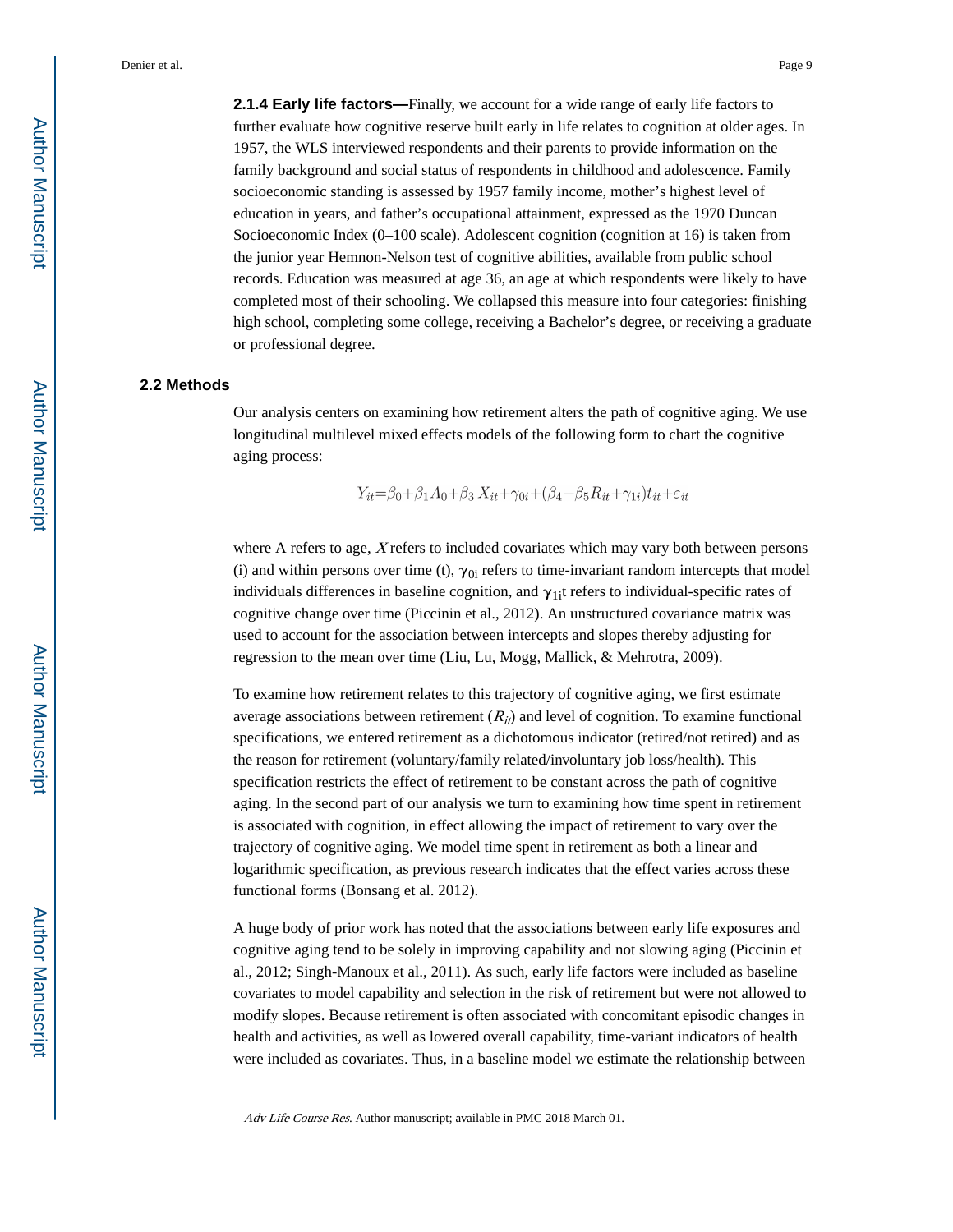the measure of cognition and retirement conditioning on only age and gender. For all subsequent specifications, we condition the relationship between cognition and retirement on covariates that would likely impact levels of cognitive reserve or the cumulative life course effects of employment, including early life family conditions, adolescent cognition, educational attainment, and job characteristics of mid-career employment, as previously described. Table 1 presents descriptive statistics for these covariates. Although our waves are years apart, respondents could improve cognitive scores by simply learning how the test works (Rast, 2011). To control for learning effects, we include a dummy variable for the first measurement wave. We ran sensitivity analyses where we split the regressions by gender, and make note of any differences in the text.

#### **3. Results**

Table 2 presents retirement status and cognition in 1992, 2003, and 2011. Abstract reasoning scores increased on average from 6.22 in 1992 to 6.67 in 2003. Between 2003 and 2011, scores decreased to an average of 6.39. In 2003, respondents could remember an average of 10.19 out of 20 words given in the word recall tests, which decreased to 8.92 words in 2011 (age 71). Verbal fluency declined from 11.49 words to 11.22 words over the same time period.

By 2003 the average age of respondents was 64, approaching the age at which individuals may draw on public pensions in the U.S. without penalty. Yet, 50% of the respondents were still working. By 2011, when respondents were 71 on average, a large minority of respondents remained in work (31%). While many reported leaving for reasons that reflect a voluntary decision to retire, by 2011, 10% of retirees had left their pre-retirement job because of an involuntary job loss and 9% had done so for health reasons. Thus, a substantial proportion of the cohort was working well past statutory retirement age, and of those who had retired a considerable minority had done so under constrained circumstances (~20% of retirees had done so as a result of a job loss or for health related reasons).

We next turn to examining the longitudinal association between retirement and three measures of cognition. Table 3 presents random intercept models predicting word recall between 2003 and 2011. Model 1 shows that retirees had lower word recall scores than those currently working, although the relationship was not significant. Adjusting for adolescent cognition, health, and education and job characteristics further suppressed this relationship (Model 2). Of note, cognition at age 16 has a significant and positive impact on cognition at older ages. Mid-life work experiences were also important predictors of later life cognition, with individuals who had worked in a blue-collar occupation displaying lower word recall scores, even after accounting for education. Similarly, individuals who had suffered a stroke had significantly lower word recall scores. The lack of association between retirement and word recall, on average, masks a countervailing pattern by reason for retirement. Model 3 reveals that individuals who had retired for health reasons displayed lower word recall scores. Finally, retirement duration, specified in both logarithmic and linear form, was not associated with lower word recall scores (Models 4/5). Together, the results suggest that word recall is not sensitive to an individual's employment status. Some retirees do have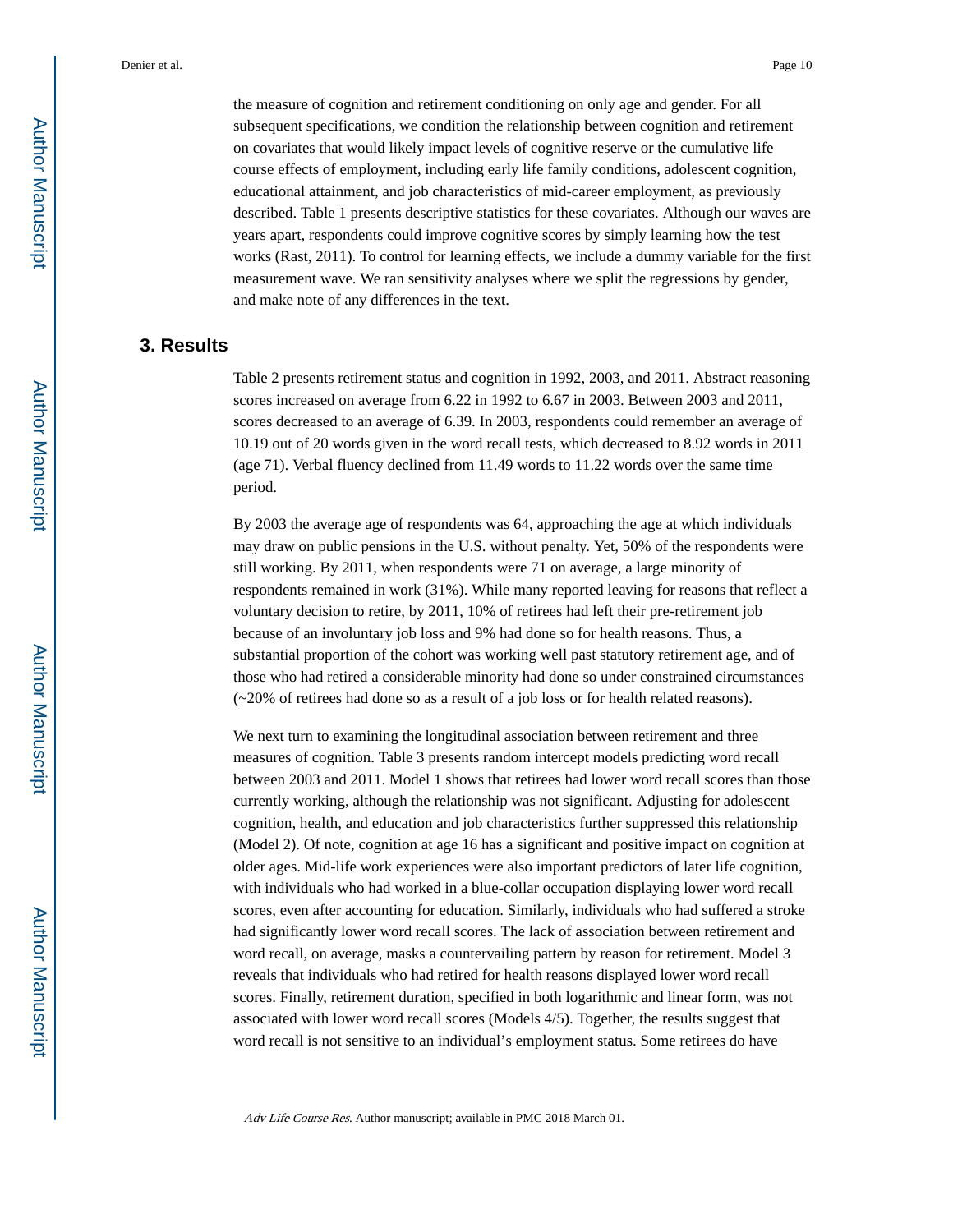lower word recall scores, but this seems to reflect the reasons surrounding selection into retirement rather than lack of work alone.

Table 4 presents random intercept models for verbal fluency. Model 1 indicates that those individuals who were retired had lower verbal fluency scores than individuals who remained working. Adjusting for background characteristics attenuated the association (Model 2). Working in a blue-collar occupation was associated with lower verbal fluency scores, as were some health events/conditions, like having a stroke or diabetes. When considering the reason for retirement (Model 3) we found that those who left for health reasons had significantly lower cognitive scores than those who remained working. Models which interacted gender and reason for retirement (not presented) revealed a positive association between retiring for family related reasons and verbal fluency scores for men. Additionally, retirement duration was negatively associated with verbal fluency in both the linear and logarithmic specifications (Models 4/5).

Finally, we turn to examining abstract reasoning. Table 5 presents mixed effects models for abstract reasoning, for which we have 3 waves of data. Counter to expectations, we find that retirement is associated with better abstract reasoning (Model 1), an association that only strengthens once controlling background characteristics (Model 2). The positive association, however, varies according to reason for leaving pre-retirement employment, with better scores limited to those who left employment for voluntary or family related reasons (Model 3). Finally, retirement duration was correlated with higher cognition, but only in the logarithmic specification, indicating that retirement may lead to a short-term benefit that plateaus over time. Covariate results further suggest that working in a higher status occupation was associated with improved abstract reasoning, as was working in upper whitecollar occupations. In these models, both the random intercept and slope were substantially larger than 0, and these negatively covaried indicating that those with higher scores at baseline were expected to age more rapidly than those whose scores were lower, indicating some regression to the mean in cognition scores.

#### **4. Discussion**

A contemporary debate suggests that those who retire are debilitated by "mental retirement" (Rohwedder and Willis 2010). Our results present a more nuanced story. We first hypothesized that individuals who were not working would have lower cognitive functioning, as they were not engaged in cognitively stimulating tasks provided by employment. Our analyses found an inconsistent relationship between a dichotomous measure of retirement and cognitive function across cognitive tests. This inconsistency was evident even after adjustment for a rich set of confounders. Whereas retirement, on average, was not associated with word recall or verbal fluency scores, it was positively associated with abstract reasoning. While previous research has shown a possible benefit of retirement for verbal memory (Bianchini & Borella 2015; Coe et al. 2012), this is the first study to show a potential benefit for abstract reasoning scores.

We further found that time spent disengaged from the labor force related to different patterns of cognitive aging across measures. Retirement exhibited a negative dose-response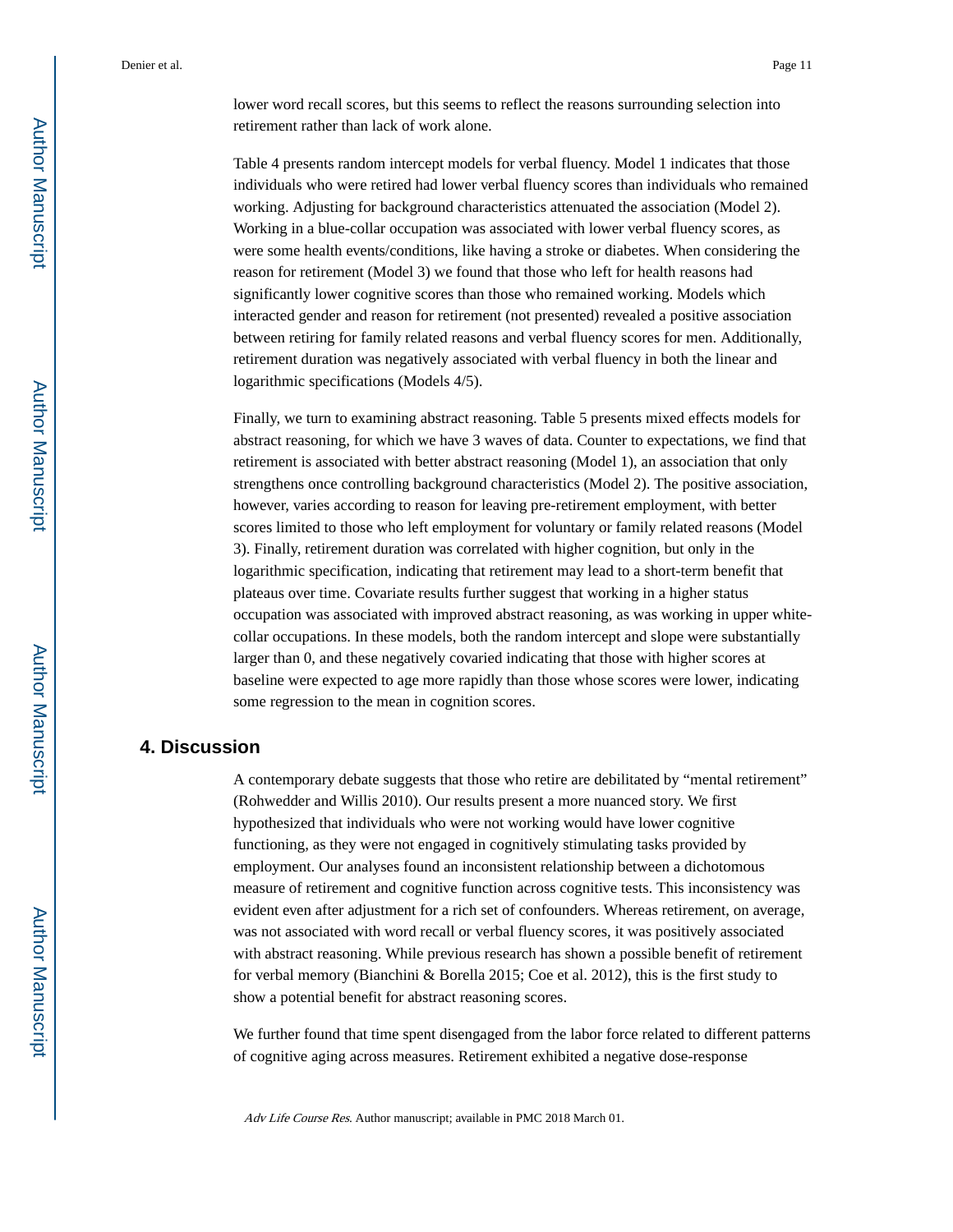relationship for verbal fluency in addition to the effect of age. We failed to find a duration effect of retirement for word recall, for which we also failed to find an average effect of retirement after adjusting for developmental characteristics. For abstract reasoning, however, we found countervailing patterns, depending on the specification: logarithmic time spent out of work displayed a positive relationship with cognition, while the linear specification was not significant. This specification is consistent with Bonsang et al. (2012), who found that most of the decline associated with retirement occurs in the years directly following labor market exit, and then plateaus at longer durations; however, while Bonsang et al. (2012) found negative effects and with regard to memory, we found a positive association when examining abstract reasoning, which does not compound over time.

Our second hypothesis offered that life course events, which would lead to differential development of cognitive reserve over the lifespan, would influence cognitive aging and even impact the relationship between retirement and cognition. Results lend support to this hypothesis, indicating a strong connection between early life cognition, educational attainment and work histories, and cognition later in life. Across all cognitive domains, better cognition at age 16 was related to better cognition in mid- to late-life. Similarly, there was a strong link between educational attainment and higher cognition scores. Work experience measured at mid-life showed a more variable influence on cognition. For instance, for word recall, only blue-collar work was associated with lower scores. Verbal fluency was also lower for individuals that worked in blue-collar jobs, but individuals working in occupations with more highly educated individuals had higher scores, net of their own educational attainment. Abstract reasoning scores were higher for upper white-collar workers, as well as individuals working in occupations with highly educated colleagues. Together, these results suggest that cognitive reserve develops over the life course, even at early ages, and domains like school and work will shape the cognitive aging process and mediate the relationship between work status and cognitive in older ages. At the same time, the impact of these factors varied across cognitive domains.

Finally, we posited that disruptive retirement transitions would be associated with lower cognitive functioning. And while the impact of retirement was inconsistent across cognitive domains, findings consistently showed that reason for retirement mattered for cognitive functioning across domains. First, retirement for health reasons was independently associated with lower word recall and verbal fluency scores. This suggests that negative health selection may be important in understanding the relationship between retirement and cognition. In contrast, retiring for family related reasons, such as taking care of a spouse or grandchildren, was associated with higher cognitive scores on tests of abstract reasoning. Caring for family, or transitioning into other activities post-retirement, may be protective for cognition in later life. Further, retiring for voluntary reasons was also associated with improved abstract reasoning. Retiring when financially secure and in relatively good health may alleviate stress associated with work, improving some forms of capability.

Considered together, these results have a number of implications for the role of work in shaping cognitive aging. First, not all cognitive domains respond to work engagement, or absence of it, in the same way. Proscriptions to continue working as a way to maintain cognitive health at older ages may ultimately bear results for some types of cognitive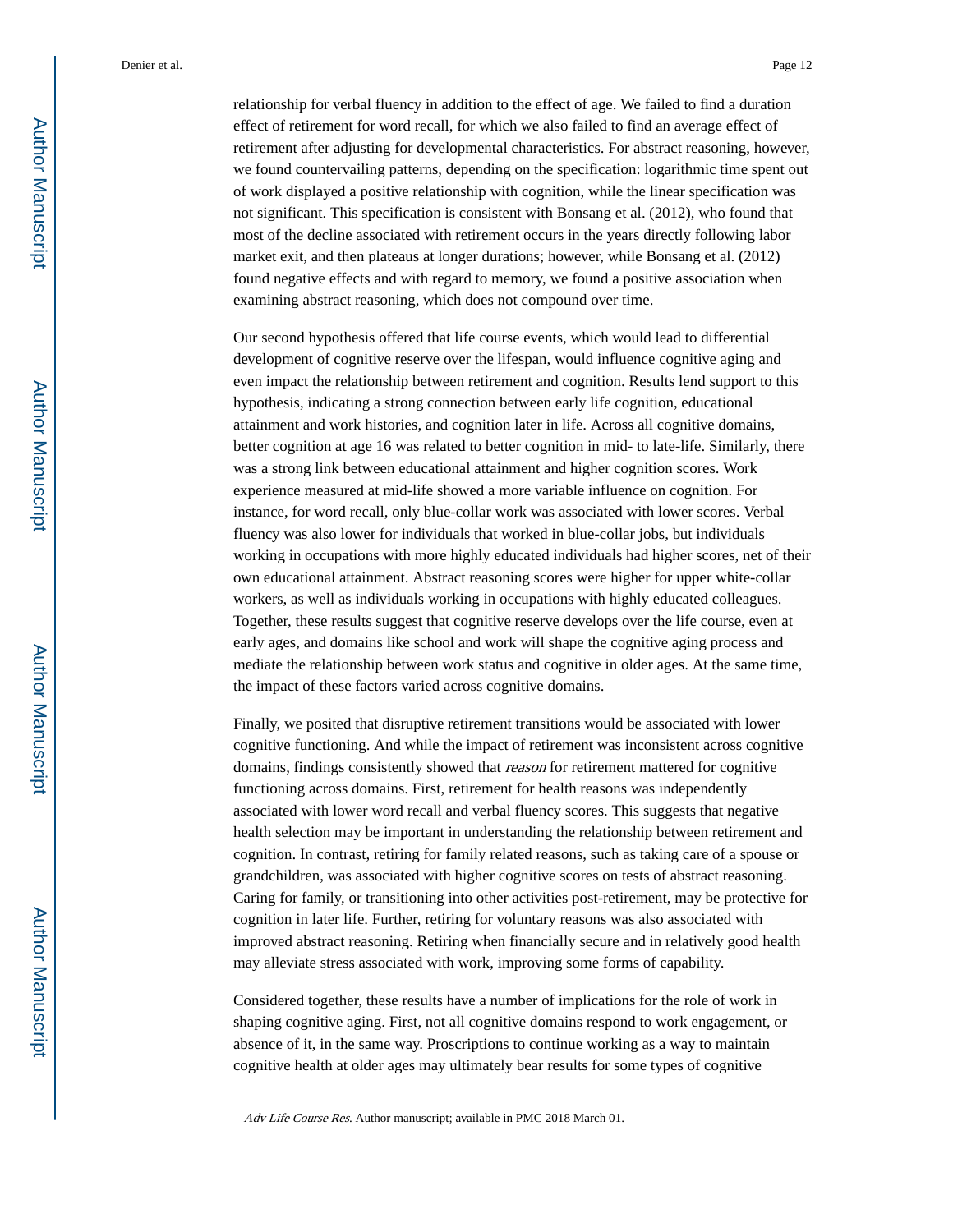functioning, but have a limited impact on others. Further, the type of work one engages in over the course of their life relates to the development of different types of cognitive reserve later in life; specific career contexts shape what precisely there is to be lost. Second, and perhaps most telling, the impact of retirement on cognition relates strongly to the conditions that select individuals into retirement, with negative effects concentrated in individuals who retire explicitly for health reasons and benefits limited to those leaving for family or voluntary reasons. If the negative impact of disengagement from employment is largely confined to those who feel they cannot continue working because of their poor health, it is unlikely that encouraging a longer work life will provide a reasonable reversal to such health deterioration.

#### **4.1 Limitations**

Our data are not generalizable to those that are not 1957 Wisconsin high school graduates, though the homogeneity of the sample also limits bias due to unobserved heterogeneity. These results may therefore be conservative, especially as they show that individuals make retirement decisions based on both education and employment histories, which tend to vary more nationally. Moreover, to improve our characterization of retirement, abstracted from unemployment, we lost individuals who were unemployed or not in the labor force. However, this abstraction represents a clearer picture of what we commonly imagine as being retirement, which is not defined by the lack of work but rather by a decision to leave gainful employment in older age. The small number of measurement waves available for cognition limits results: in particular, verbal fluency and memory were unavailable at midlife, potentially biasing results from these domains and limiting methodological consistency between analyses. There was substantial sample attrition in this study. Longitudinal MLM is unbiased by attrition due to factors incorporated in the model, such as geographic mobility relating to retirement. However, results may be biased if those who attrite were experiencing accelerated cognitive aging. Further analysis investigating retirement and cognitive aging should incorporate both sufficient follow-ups and observe individuals as they retire. Third, we do not have adequate measures of stress for this sample, and as a result cannot directly identify the mechanisms associated with improved abstract reasoning scores in retirement. Future research could benefit from elaborating the linkages between levels and types of work-related stress in modifying the association between retirement and cognition. Notwithstanding these drawbacks, our results offer a thorough analysis of the association between cognition and multiple specifications of retirement. Moreover, our results benefit from adjustment for life course capability, as well as late-life cognitive capability before retirement. Finally, we rely on age-homogeneous data that are not biased by cohort-related change.

#### **Acknowledgments**

The authors wish to thank James Raymo for comments on an earlier version of this paper. This research was supported by a Wisconsin Longitudinal Study Pilot Grant. Marcus Richards is funded by the UK Medical Research Council. This research uses data from the Wisconsin Longitudinal Study (WLS) of the University of Wisconsin-Madison. Since 1991, the WLS has been supported principally by the National Institute on Aging (AG-9775, AG-21079, AG-033285, and AG-041868), with additional support from the Vilas Estate Trust, the National Science Foundation, the Spencer Foundation, and the Graduate School of the University of Wisconsin-Madison. Since 1992, data have been collected by the University of Wisconsin Survey Center. A public use file of data from the Wisconsin Longitudinal Study is available from the Wisconsin Longitudinal Study, University of Wisconsin-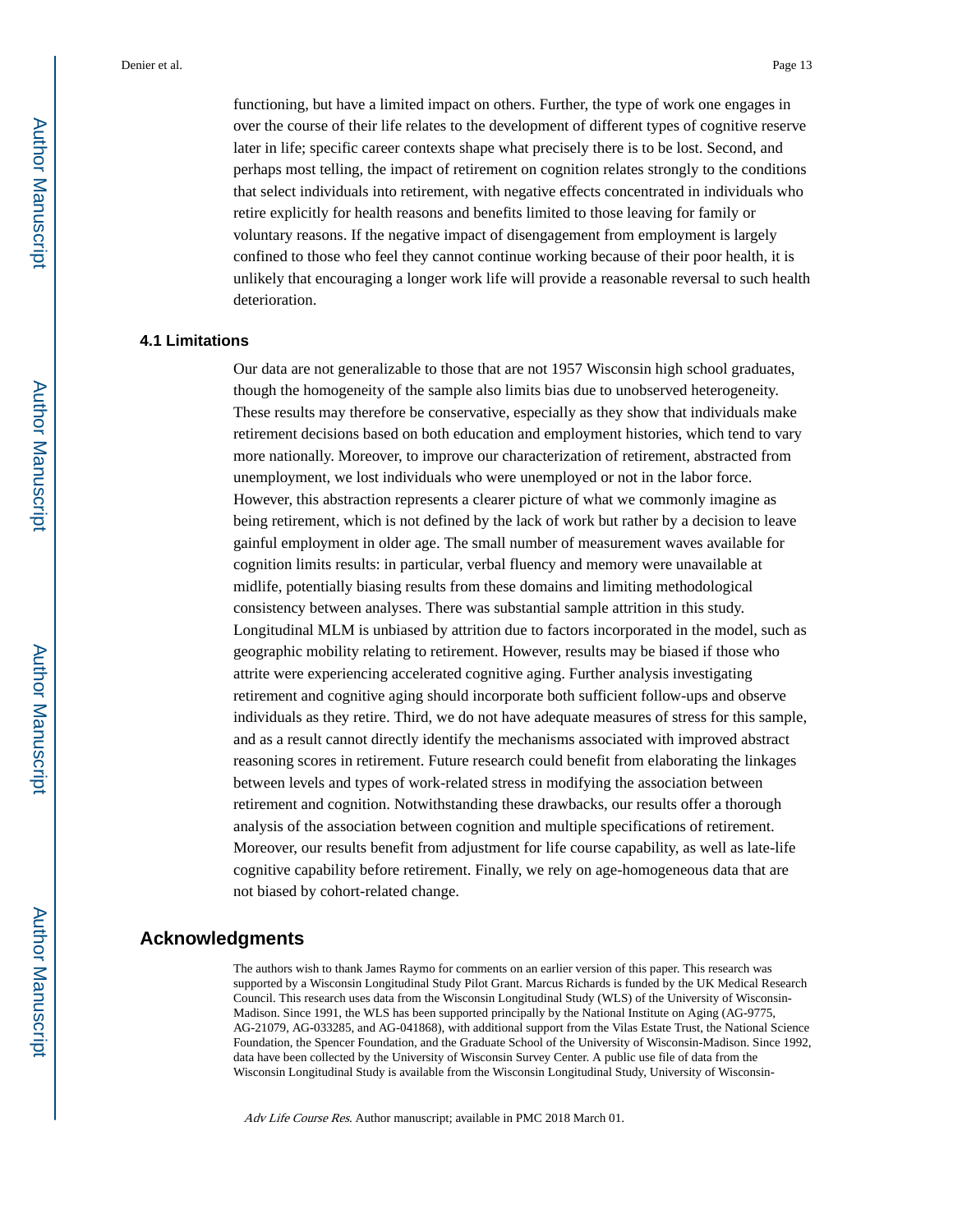Madison, 1180 Observatory Drive, Madison, Wisconsin 53706 and at [http://www.ssc.wisc.edu/wlsresearch/data/.](http://www.ssc.wisc.edu/wlsresearch/data/) The opinions expressed herein are those of the authors.

#### **References**

- Bianchini L, Borella M. Retirement and memory in Europe. Ageing & Society. 2015; :1–25. DOI: 10.1017/S0144686X15000434
- Bingley P, Martinello A. Mental retirement and schooling. European Economic Review. 2013; 63:292– 298.
- Bonsang E, Adam S, Perelman S. Does retirement affect cognitive functioning? Journal of health economics. 2012; 31(3):490–501. [PubMed: 22538324]
- Brand JE, Levy BR, Gallo WT. Effects of Layoffs and Plant Closings on Depression Among Older Workers. Research on aging. 2008; 30(6):701–721. DOI: 10.1177/0164027508322574 [PubMed: 20011238]
- Celidoni M, Dal Bianco C, Weber G. Early retirement and cognitive decline. A longitudinal analysis using SHARE data. 2013 Retrieved from.
- Coe NB, von Gaudecker HM, Lindeboom M, Maurer J. The effect of retirement on cognitive functioning. Health Economics. 2012; 21(8):913–927. DOI: 10.1002/hec.1771 [PubMed: 21818822]
- Deary I. Looking for "System Integrity" in Cognitive Epidemiology. Gerontology. 2012; 58(6):545– 553. [PubMed: 22907506]
- Dingemans E, Henkens K. Involuntary retirement, bridge employment, and satisfaction with life: A longitudinal investigation. Journal of Organizational Behavior. 2014; 35(4):575–591. DOI: 10.1002/ job.1914
- Elder GH, Pavalko EK. Work careers in men's later years: Transitions, trajectories, and historical change. Journal of Gerontology. 1993; 48(4):S180–S191. [PubMed: 8315242]
- Evans GW, Schamberg MA. Childhood poverty, chronic stress, and adult working memory. Proceedings of the National Academy of Sciences. 2009; 106(16):6545–6549. DOI: 10.1073/pnas. 0811910106
- Flynn JR. The mean IQ of Americans: Massive gains 1932 to 1978. Psychological Bulletin. 1984; 95(1):29.doi: 10.1037/0033-2909.95.1.29
- Flynn, JR. What is intelligence?: Beyond the Flynn effect. Cambridge: Cambridge University Press; 2007.
- Fryer D, Warr P. Unemployment and cognitive difficulties. British Journal of Clinical Psychology. 1984; 23(1):67–68. [PubMed: 6697031]
- Gallo WT, Bradley EH, Dubin JA, Jones RN, Falba TA, Teng HM, Kasl SV. The Persistence of Depressive Symptoms in Older Workers Who Experience Involuntary Job Loss: Results From the Health and Retirement Survey. The Journals of Gerontology Series B: Psychological Sciences and Social Sciences. 2006; 61(4):S221–S228.
- Gallo WT, Bradley EH, Siegel M, Kasl SV. Health effects of involuntary job loss among older workers: findings from the health and retirement survey. The Journals of Gerontology Series B: Psychological Sciences and Social Sciences. 2000; 55(3):S131–140.
- Gallo WT, Bradley EH, Siegel M, Kasl SV. The Impact of Involuntary Job Loss on Subsequent Alcohol Consumption by Older Workers: Findings From the Health and Retirement Survey. The Journals of Gerontology Series B: Psychological Sciences and Social Sciences. 2001; 56(1):S3– S9. DOI: 10.1093/geronb/56.1.S3
- Glymour MM, Tzourio C, Dufouil C. Is Cognitive Aging Predicted by One's Own or One's Parents' Educational Level? Results From the Three-City Study. American Journal of Epidemiology. 2012; 175(8):750–759. DOI: 10.1093/aje/kwr509 [PubMed: 22472116]
- Hauser, RM., Sewell, WH., Herd, P. Wisconsin Longitudinal Study (WLS): 1957–2012 Version 13.03. 2012. Retrieved from: [http://www.ssc.wisc.edu/wlsresearch/documentation/>](http://www.ssc.wisc.edu/wlsresearch/documentation/)
- Hauser RM, Warren JR. Socioeconomic indexes for occupations: A review, update, and critique. Sociological methodology. 1997; 27(1):177–298.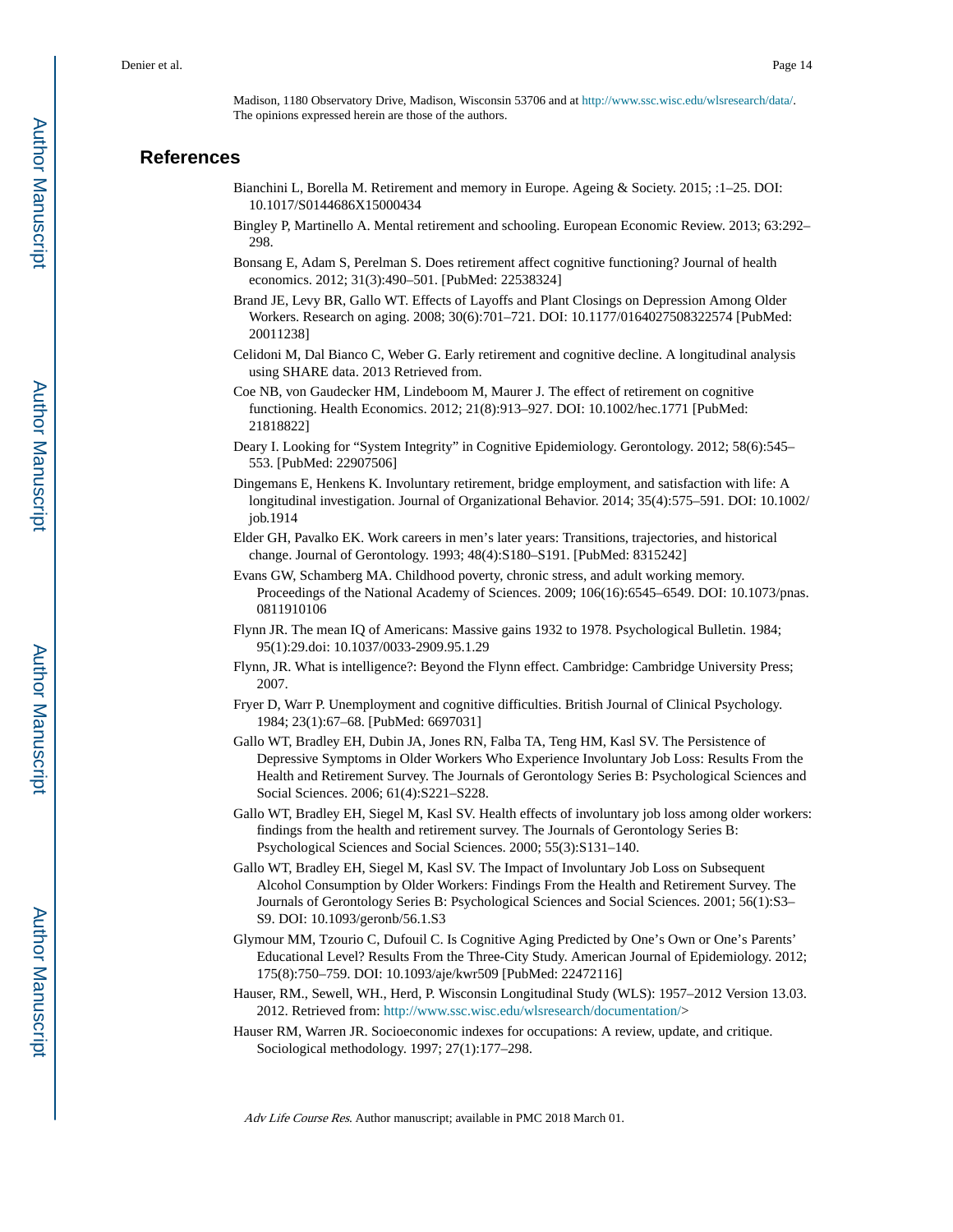- Heinz, WR. Combining methods in life-course research: A mixed blessing. In: Heinz, WR., Marshall, VW., editors. Social dynamics of the life course: Transitions, institutionalism and interrelations. New York: Aldine de Gruyter; 2003. p. 73-90.
- Henkens K, van Solinge H, Gallo WT. Effects of retirement voluntariness on changes in smoking, drinking and physical activity among Dutch older workers. The European Journal of Public Health. 2008; 18(6):644–649. DOI: 10.1093/eurpub/ckn095 [PubMed: 18927184]
- Herd P, Carr D, Roan C. Cohort Profile: Wisconsin longitudinal study (WLS). International Journal of Epidemiology. 2014; 43(1):34–41. DOI: 10.1093/ije/dys194 [PubMed: 24585852]
- Hofer SM, Clouston S. Commentary: On the Importance of Early Life Cognitive Abilities in Shaping Later Life Outcomes. Research in Human Development. 2014; 11(3):241–246. DOI: 10.1080/15427609.2014.936173 [PubMed: 25309140]
- Hofer SM, Sliwinski MJ. Understanding ageing. Gerontology. 2001; 47(6):341–352. [PubMed: 11721149]
- Horn J, Cattell R. Age differences in fluid and crystallized intelligence. Acta Psychologia. 1967; 26:107–129.
- Hultsch DF, Hertzog C, Small BJ, Dixon RA. Use it or lose it: Engaged lifestyle as a buffer of cognitive decline in aging? Psychology and Aging. 1999; 14(2):245. [PubMed: 10403712]
- Hyde M, Hanson LM, Chungkham HS, Leineweber C, Westerlund H. The impact of involuntary exit from employment in later life on the risk of major depression and being prescribed anti-depressant medication. Aging Ment Health. 2015; 19(5):381–389. DOI: 10.1080/13607863.2014.927821 [PubMed: 24946236]
- Johnson W, Deary I, Iacono WG. Genetic and environmental transactions underlying educational attainment. Intelligence. 2010; 37(5):466–478.
- Juster RP, McEwen BS, Lupien SJ. Allostatic load biomarkers of chronic stress and impact on health and cognition. Neuroscience & Biobehavioral Reviews. 2010; 35(1):2–16. [http://dx.doi.org/](http://dx.doi.org/10.1016/j.neubiorev.2009.10.002) [10.1016/j.neubiorev.2009.10.002.](http://dx.doi.org/10.1016/j.neubiorev.2009.10.002) [PubMed: 19822172]
- Kail BL, Warner DF. Leaving Retirement: Age-Graded Relative Risks of Transitioning Back to Work or Dying. Population research and policy review. 2013; 32(2):159–182.
- Liu GF, Lu K, Mogg R, Mallick M, Mehrotra DV. Should baseline be a covariate or dependent variable in analyses of change from baseline in clinical trials? Statistics in medicine. 2009; 28(20):2509– 2530. [PubMed: 19610129]
- Lupien SJ, McEwen BS, Gunnar MR, Heim C. Effects of stress throughout the lifespan on the brain, behaviour and cognition. Nature Reviews Neuroscience. 2009; 10(6):434–445. [PubMed: 19401723]
- Lynch J, Kaplan G, Shema S. Cumulative Impact of Sustained Economic Hardship on Physical, Cognitive, Psychological, and Social Functioning. Massachuetts Medical Society. 1997; 337(26): 1889–1895.
- Mazzonna F, Peracchi F. Ageing, cognitive abilities and retirement. European Economic Review. 2012; 56(4):691–710.
- Piccinin A, Muniz G, Clouston S, Deary I, Deeg D, Johansson B, … Hofer SM. Coordinated Analysis of Age, Sex, and Education Effects on Change in MMSE Scores. Journals of Gerontology Series B-Psychological Sciences and Social Sciences. 2012; 68(3):374–390. DOI: 10.1093/geronb/ gbs077
- Rast P. Verbal knowledge, working memory, and processing speed as predictors of verbal learning in older adults. Developmental psychology. 2011; 47(5):1490. [PubMed: 21574701]
- Raymo JM, Warren JR, Sweeney MM, Hauser RM, Ho JH. Precarious employment, bad jobs, labor unions, and early retirement. The Journals of Gerontology, Series B: Psychological Sciences and Social Sciences. 2011; 66(2):249–259. DOI: 10.1093/geronb/gbq106
- Richards, M., Deary, I. A life course approach to cognitive capability. In: Kuh, D.Cooper, R.Hardy, R.Richards, M., Ben-Shlomo, Y., editors. A Life Course Approach to Healthy Ageing. Oxford: Oxford University Press; 2014.
- Richards M, Sacker A. Lifetime antecedents of cognitive reserve. Journal of Clinical and Experimental Neuropsychology. 2003; 25(5):614–624. [PubMed: 12815499]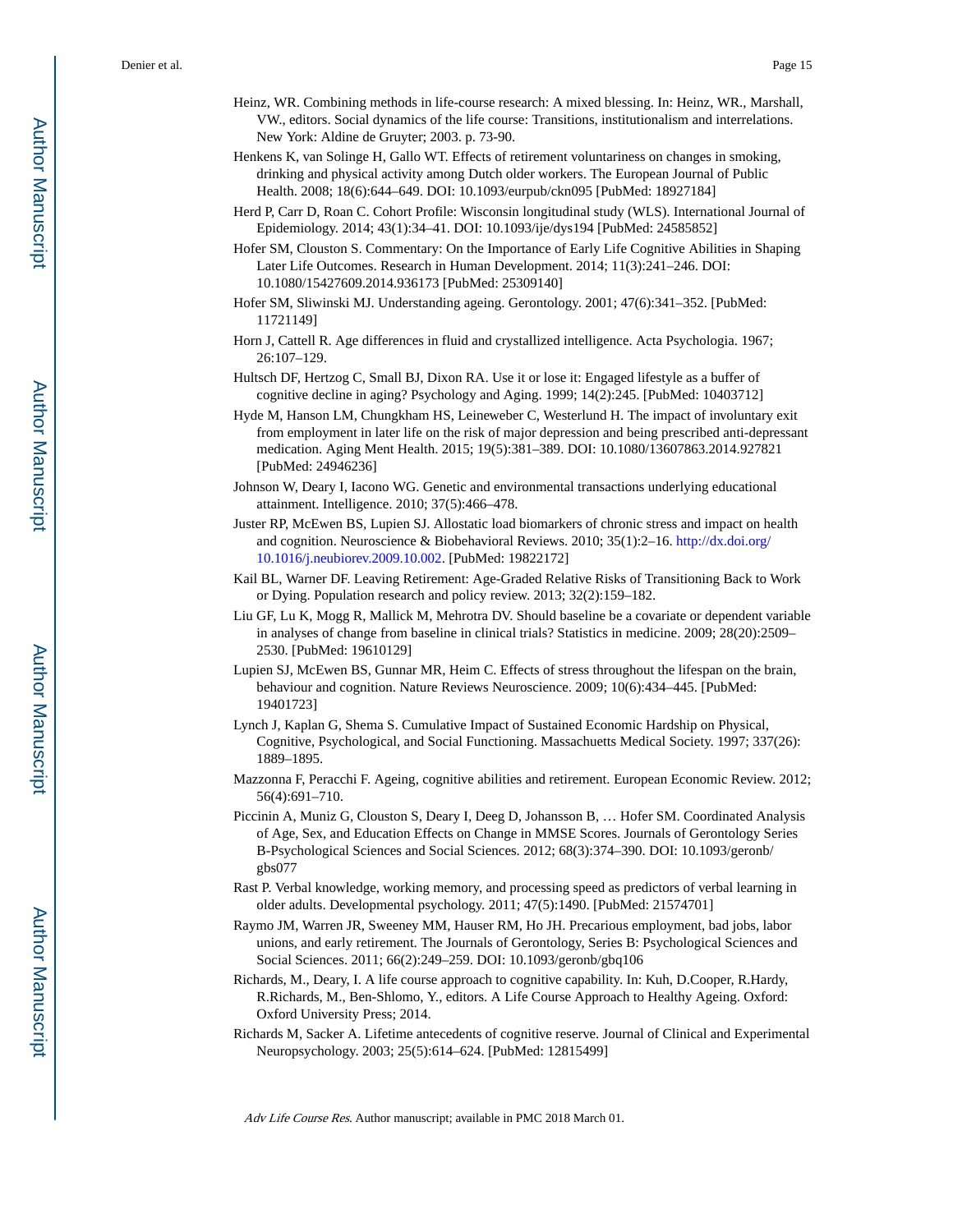- Richards M, Shipley B, Fuhrer R, Wadsworth M. Cognitive ability in childhood and cognitive decline in mid-life: longitudinal birth cohort study. British Medical Journal. 2004; 328(7439):552–557. [PubMed: 14761906]
- Roberts BA, Fuhrer R, Marmot M, Richards M. Does retirement influence cognitive performance? The Whitehall II Study. Journal of epidemiology and community health. 2011; 65(11):958–963. [PubMed: 20940172]
- Rohwedder S, Willis RJ. Mental Retirement. Journal of Economic Perspectives. 2010; 24(1):119–138. [PubMed: 20975927]
- Scarmeas N, Stern Y. Cognitive reserve and lifestyle. Journal of Clinical and Experimental Neuropsychology. 2003; 25(5):625–633. [PubMed: 12815500]
- Settersten, RA. Age structuring and the rhythm of the life course. In: Mortimer, JT., Shanahan, MJ., editors. Handbook of the Life Course. Springer; 2003. p. 81-98.
- Singh-Manoux A, Kivimaki M, Glymour MM, Elbaz A, Berr C, Ebmeier KP, … Dugravot A. Timing of onset of cognitive decline: results from Whitehall II prospective cohort study. BMJ: British Medical Journal. 2012:344.
- Singh-Manoux A, Marmot MG, Glymour M, Sabia S, Kivimäki M, Dugravot A. Does cognitive reserve shape cognitive decline? Annals of neurology. 2011; 70(2):296–304. [PubMed: 21563209]
- Sliwinski, MJ. Within and Between Person Aging: From Marking time to Measuring Process. Paper presented at the Integrative Analysis of Longitudinal Studies on Aging; Victoria, BC. 2010.
- Stern Y. What is cognitive reserve? Theory and research application of the reserve concept. Journal of the International Neuropsychological Society. 2002; 8:448–460. [PubMed: 11939702]
- Stern Y. Cognitive reserve. Neuropsychologia. 2009; 47(10):2015–2028. [PubMed: 19467352]
- Szinovacz ME, Davey A. Predictors of Perceptions of Involuntary Retirement. The Gerontologist. 2005; 45(1):36–47. DOI: 10.1093/geront/45.1.36 [PubMed: 15695416]
- Valenzuela MJ, Sachdev P. Brain reserve and dementia: A systematic review. Psychological Medicine. 2005; 36:441–454. DOI: 10.1017/S0033291705006264 [PubMed: 16207391]
- van Solinge H, Henkens K. Involuntary retirement: the role of restrictive circumstances, timing, and social embeddedness. J Gerontol B Psychol Sci Soc Sci. 2007; 62(5):S295–303. [PubMed: 17906173]
- Warner DF, Hayward MD, Hardy MA. The retirement life course in America at the dawn of the twenty-first century. Population research and policy review. 2010; 29(6):893–919. [PubMed: 21170285]
- Wickrama KK, O'Neal CW. The influence of working later in life on memory functioning. Advances in Life Course Research. 2013; 18(4):288–295. [PubMed: 24796712]
- Zunzunegui MV, Alvarado BE, Del Ser T, Otero A. Social networks, social integration, and social engagement determine cognitive decline in community-dwelling Spanish older adults. J Gerontol B Psychol Sci Soc Sci. 2003; 58(2):S93–s100. [PubMed: 12646598]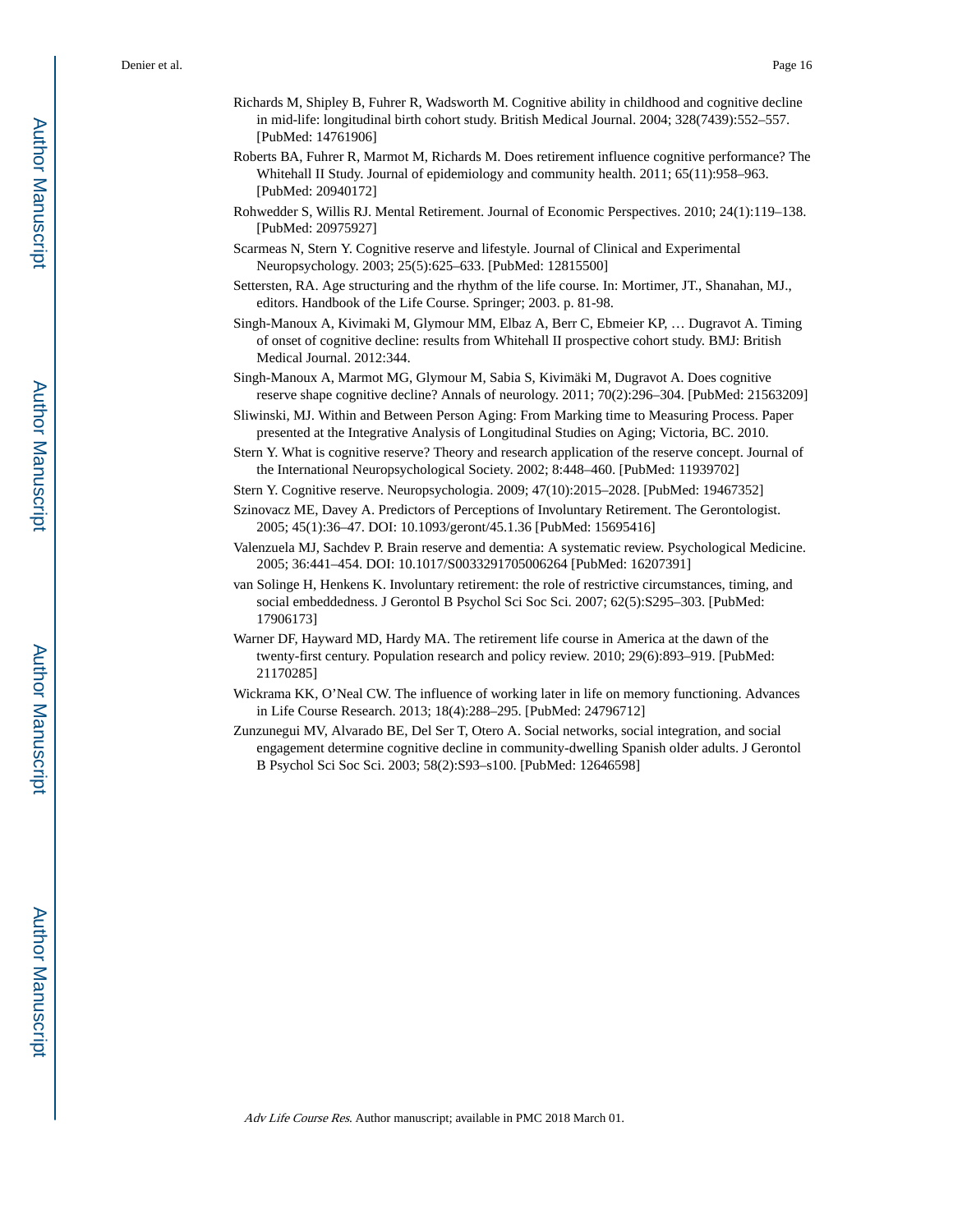#### Sample Description (WLS 1992–2011)

|                                 |                                                | 1992    | 2004    | 2010    |
|---------------------------------|------------------------------------------------|---------|---------|---------|
| <b>Personal Characteristics</b> | Male                                           | 0.53    | 0.52    | 0.52    |
|                                 | Married                                        | 0.81    | 0.79    | 0.73    |
|                                 | Age                                            | 53.22   | 64.33   | 71.23   |
|                                 | 1957 Family Income                             | 6304.85 | 6365.33 | 6373.06 |
|                                 | Mother's Years Schooling                       | 10.55   | 10.57   | 10.59   |
|                                 | Father's Occupational Status <sup>a</sup>      | 34.28   | 34.55   | 34.56   |
|                                 | Adolescent Cognition <sup>b</sup>              | 102.04  | 102.60  | 103.02  |
|                                 | High School Degree                             | 0.60    | 0.58    | 0.57    |
|                                 | Some College                                   | 0.13    | 0.14    | 0.13    |
|                                 | College Degree                                 | 0.14    | 0.15    | 0.15    |
|                                 | Above College Degree                           | 0.13    | 0.13    | 0.14    |
|                                 | Stroke                                         | 0.00    | 0.03    | 0.05    |
|                                 | <b>Diabetes</b>                                | 0.04    | 0.12    | 0.17    |
|                                 | Heart                                          | 0.05    | 0.15    | 0.25    |
|                                 | Cancer                                         | 0.03    | 0.10    | 0.18    |
|                                 | Net worth ranking <sup><math>c</math></sup>    | 51.98   | 52.85   | 53.71   |
|                                 | Pension                                        | 0.73    | 0.53    | 0.60    |
| <b>Job Characteristics</b>      | Occ. Education Score <sup><math>d</math></sup> | 0.68    | 0.74    | 0.76    |
|                                 | Service Producing Industry                     | 0.69    | 0.70    | 0.70    |
| <b>Class of Worker</b>          | Private                                        | 0.63    | 0.63    | 0.62    |
|                                 | Government                                     | 0.23    | 0.24    | 0.24    |
|                                 | Self-employed                                  | 0.14    | 0.13    | 0.14    |
| Occupation                      | Professional/managerial                        | 0.27    | 0.27    | 0.27    |
|                                 | Sales/clerical                                 | 0.43    | 0.45    | 0.45    |
|                                 | Crafts/operators/laborers                      | 0.30    | 0.28    | 0.28    |
| N                               |                                                | 5,853   | 4,932   | 4,135   |

 $\alpha$ Socioeconomic status is the 1970 Duncan Socioeconomic index (0–100 scale).

b Adolescent cognition is the Hemnon-Nelson score.

 $c$ Networth ranking is the percentile rank for the 1992 distribution of assets.

 $d$  Occupational education scores represent the percentage of people in the occupation that have completed at least one year of college, transformed to a started logit score.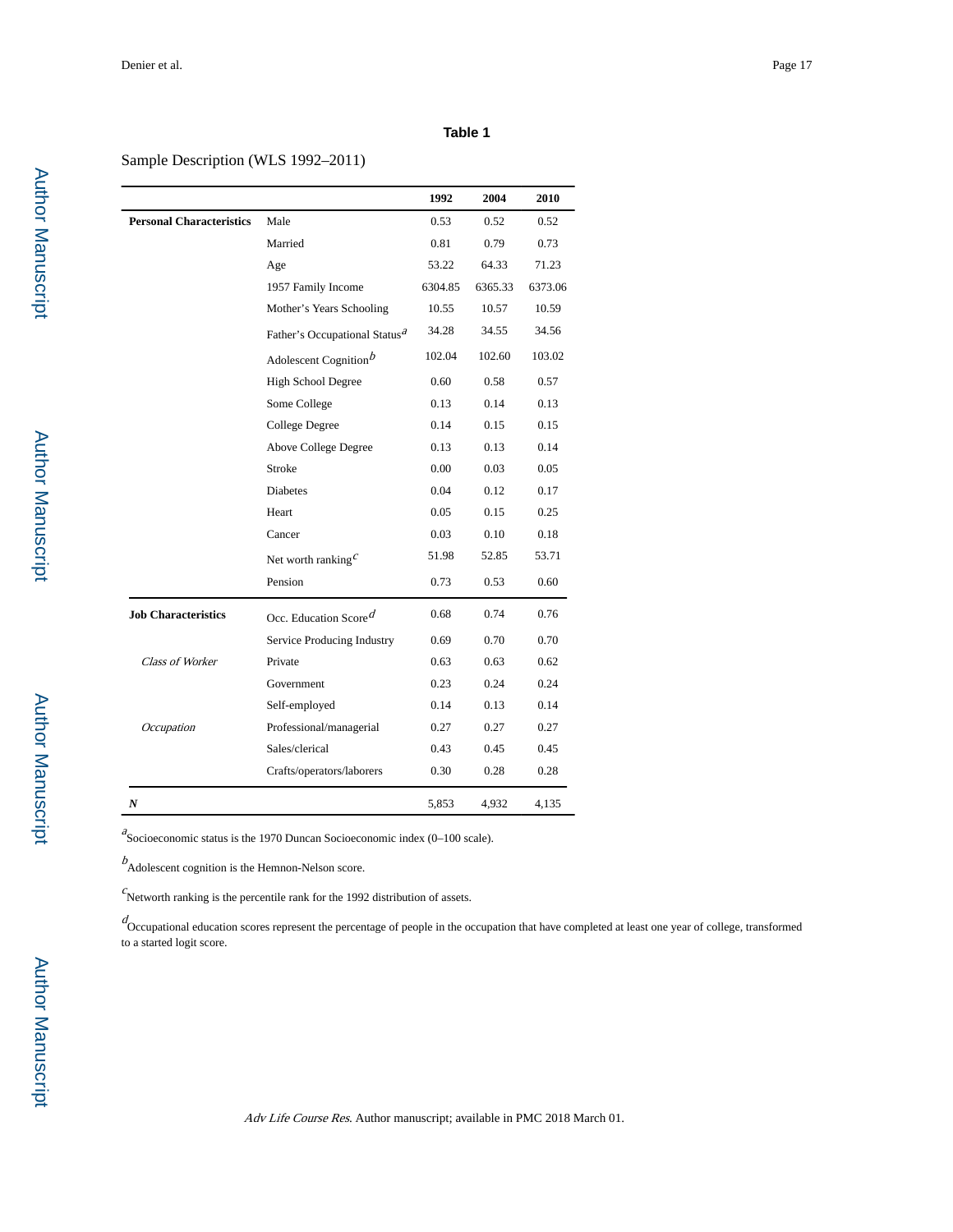Retirement and Cognition in the WLS (1992–2011)

|                    |                           | 1992 | 2004  | 2010  |
|--------------------|---------------------------|------|-------|-------|
| Cognition          | <b>Abstract Reasoning</b> | 6.22 | 6.67  | 6.39  |
|                    | Word Recall               |      | 10.19 | 8.92  |
|                    | Verbal Fluency            |      | 11.49 | 11.22 |
| <b>Retirement</b>  |                           |      |       |       |
| <b>Dichotomous</b> | Working                   |      | 0.50  | 0.31  |
|                    | Retired                   |      | 0.50  | 0.69  |
| Reason             | (if retired)              |      |       |       |
|                    | Voluntary                 |      | 0.74  | 0.75  |
|                    | <b>Family Related</b>     |      | 0.07  | 0.07  |
|                    | Involuntary               |      | 0.09  | 0.10  |
|                    | <b>Health Related</b>     |      | 0.10  | 0.09  |
| <b>Duration</b>    | (if retired)              |      | 4.21  | 8.39  |
|                    |                           |      |       |       |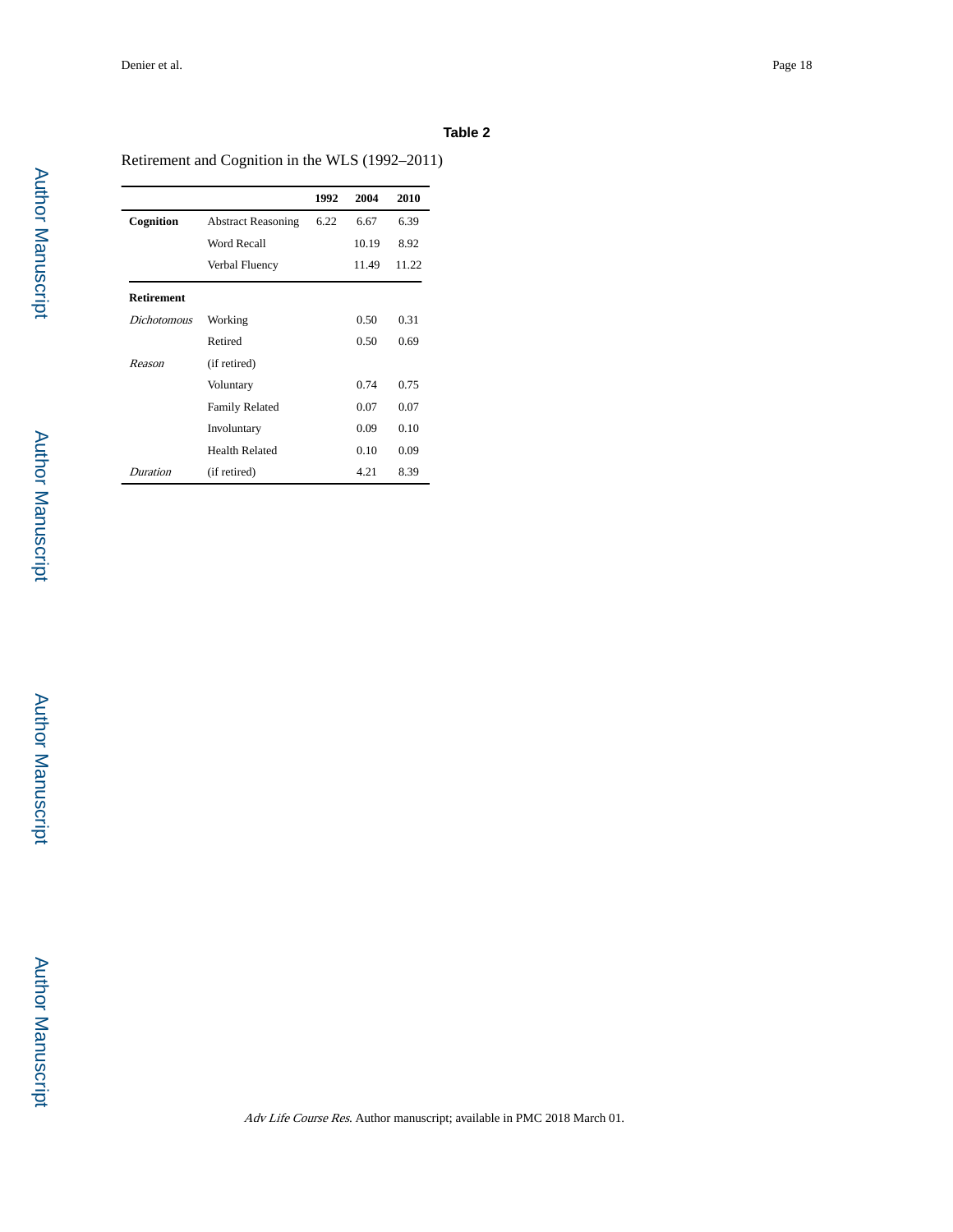Random Intercepts Models Predicting Word Recall, WLS 1957-2011 Random Intercepts Models Predicting Word Recall, WLS 1957–2011

|                                       |                       | −                       |       | 2                             |           | 3                       |         | 4                       |           | S.                     |         |
|---------------------------------------|-----------------------|-------------------------|-------|-------------------------------|-----------|-------------------------|---------|-------------------------|-----------|------------------------|---------|
|                                       |                       | $\approx$               | s.e.  | $\approx$                     | s.e.      | $\approx$               | s.e     | $\approx$               | s.e.      | ≏                      | s.e.    |
| Age                                   |                       | $-0.109$ <sup>***</sup> | 0.015 | $-0.062$ <sup>***</sup>       | 0.015     | $-0.062$ <sup>***</sup> | 0.015   | $-0.058***$             | 0.015     | $-0.058***$            | 0.015   |
| <b>Retirement Status</b>              | Not Retired (ref.)    |                         |       |                               |           |                         |         |                         |           |                        |         |
| Dichotomous                           | Retired               | $-0.036$                | 0.025 | $-0.016$                      | 0.025     |                         |         |                         |           |                        |         |
| Reason                                | Voluntary             |                         |       |                               |           | $-0.007$                | 0.027   |                         |           |                        |         |
|                                       | Family Related        |                         |       |                               |           | 0.102                   | 0.064   |                         |           |                        |         |
|                                       | Involuntary           |                         |       |                               |           | $-0.006$                | 0.053   |                         |           |                        |         |
|                                       | Health Related        |                         |       |                               |           | $-0.189$ <sup>***</sup> | 0.057   |                         |           |                        |         |
| Duration                              | linear                |                         |       |                               |           |                         |         | $-0.001$                | 0.003     |                        |         |
|                                       | $\Xi$                 |                         |       |                               |           |                         |         |                         |           | $-0.005$               | 0.006   |
| Education (ref: High School)          | Some College          |                         |       | $0.088$ $^{\ast}$             | 0.041     | $0.085$ $^{\ast}$       | 0.041   | $0.089$ $^{\ast}$       | 0.041     | $0.089$ <sup>*</sup>   | 0.041   |
|                                       | Bachelor's            |                         |       | $0.118$ $\rlap{.}^{\ast\ast}$ | 0.042     | $0.113***$              | 0.042   | $0.117***$              | 0.042     | $0.116***$             | 0.042   |
|                                       | Graduate/Prof. Degree |                         |       | $0.147***$                    | 0.050     | $0.144***$              | 0.050   | $0.145***$              | 0.050     | $0.144***$             | 0.050   |
| <b>Job Characteristics</b>            |                       |                         |       |                               |           |                         |         |                         |           |                        |         |
| Occ. Education Score                  |                       |                         |       | 0.022                         | 0.018     | 0.022                   | 0.018   | 0.024                   | 0.018     | 0.023                  | 0.018   |
| Class of Worker (ref: Private Worker) | Government            |                         |       | $-0.011$                      | 0.035     | $-0.012$                | 0.035   | $-0.012$                | 0.035     | $-0.011$               | 0.035   |
|                                       | Self-Employed         |                         |       | 0.013                         | 0.040     | 0.018                   | 0.040   | 0.011                   | 0.040     | $0.008$                | 0.040   |
| Occupation (ref: Other White Collar)  | Upper White Collar    |                         |       | 0.029                         | 0.042     | 0.030                   | 0.042   | 0.029                   | 0.042     | 0.029                  | 0.042   |
|                                       | Blue Collar           |                         |       | $-0.109***$                   | 0.041     | $-0.106$ <sup>**</sup>  | 0.041   | $-0.112**$              | 0.041     | $-0.111$ <sup>**</sup> | 0.041   |
|                                       | Service Industries    |                         |       | 0.028                         | 0.032     | 0.032                   | 0.032   | 0.030                   | 0.033     | 0.029                  | 0.033   |
| <b>Personal Characteristics</b>       | Male                  | $-0.500***$             | 0.026 | $-0.502$ <sup>***</sup>       | 0.029     | $-0.500$ <sup>***</sup> | 0.030   | $-0.499$ <sup>***</sup> | 0.030     | $-0.501$ ***           | 0.030   |
|                                       | Married               |                         |       | $-0.004$                      | 0.030     | $-0.002$                | 0.030   | $-0.005$                | 0.030     | $-0.004$               | 0.030   |
|                                       | Father's SEI          |                         |       | $-0.000$                      | $0.001$   | $-0.000$                | 0.001   | $-0.000$                | 0.001     | $-0.000$               | 0.001   |
|                                       | Mother's Education    |                         |       | $0.002\,$                     | 0.005     | $0.002$                 | $0.005$ | $0.002$                 | $0.005$   | $0.002\,$              | $0.005$ |
|                                       | 1957 Family Income    |                         |       | 0.032                         | 0.022     | 0.030                   | 0.022   | 0.031                   | 0.022     | 0.031                  | 0.022   |
|                                       | Cognition at 16       |                         |       | $0.008***$                    | $\!0.001$ | $0.008^{\;***}$         | 0.001   | $0.008^{\;***}$         | $0.001\,$ | $0.008***$             | $0.001$ |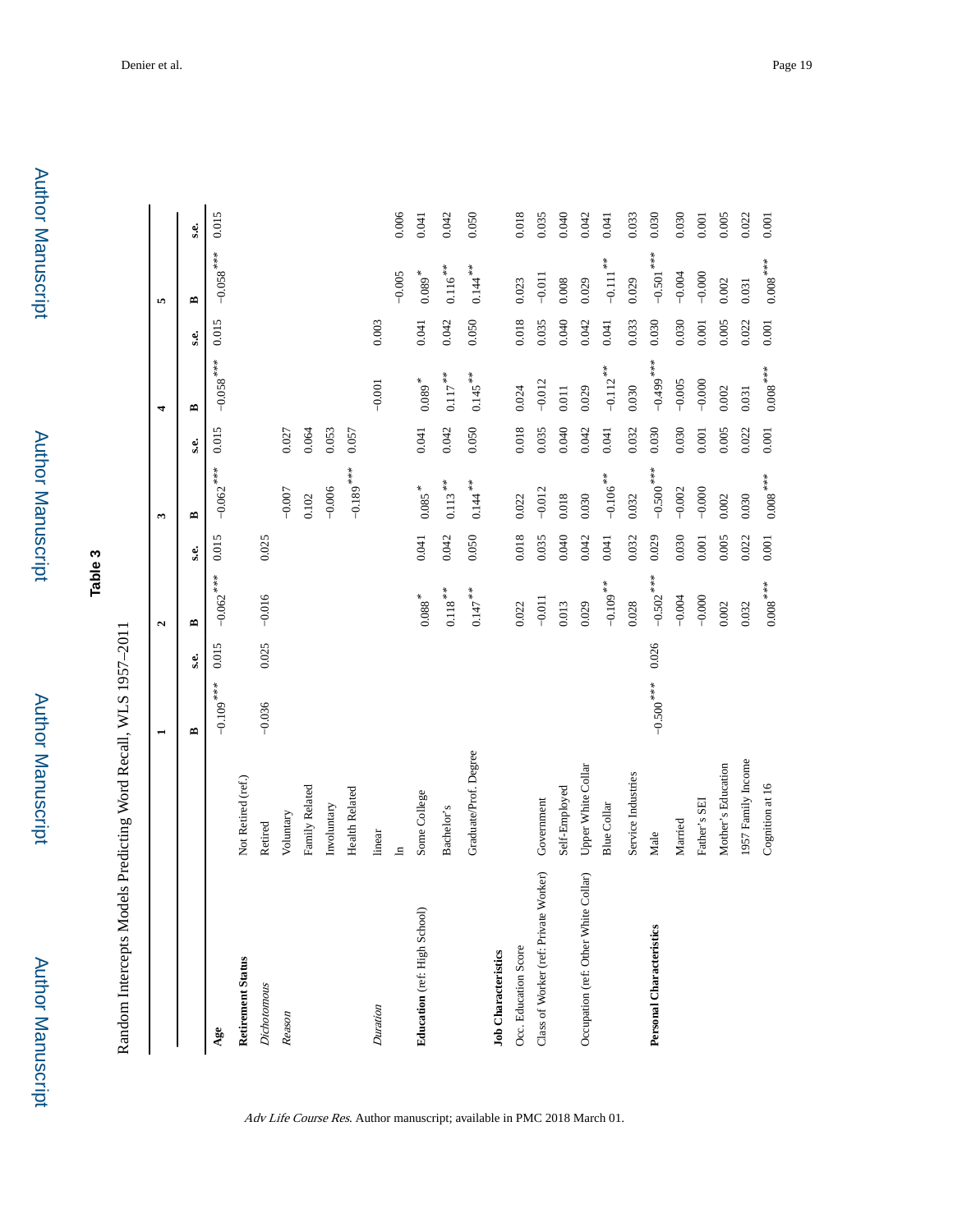| ı<br>į<br>í<br>i.<br>I |
|------------------------|
| 1                      |
| Ì<br>٠                 |

# Author ManuscriptAuthor Manuscript

| ו ה  |  |
|------|--|
| Ξ    |  |
| inon |  |
|      |  |
|      |  |

|                        |                   | $\blacksquare$ |       | Z                       |           | 3                    |       | 4                       |           | In,                     |         |
|------------------------|-------------------|----------------|-------|-------------------------|-----------|----------------------|-------|-------------------------|-----------|-------------------------|---------|
|                        |                   | $\mathbf{r}$   | s.e.  | $\mathbf{r}$            | S.E.      | m                    | s.e.  | ≏                       | s.e.      | $\approx$               | s.e.    |
|                        | Stroke            |                |       | $-0.232$ <sup>***</sup> | 0.063     | $-0.213***$          | 0.063 | $-0.219$ ***            | 0.063     | $-0.218$ ***            | 0.063   |
|                        | Heart             |                |       | 0.029                   | 0.031     | 0.035                | 0.031 | 0.029                   | 0.031     | 0.029                   | 0.031   |
|                        | Diabetes          |                |       | $-0.018$                | 0.035     | $-0.010$             | 0.035 | $-0.013$                | 0.035     | $-0.012$                | 0.035   |
|                        | Cancer            |                |       | 0.053                   | 0.035     | $0.057$              | 0.035 | 0.056                   | 0.035     | 0.057                   | 0.035   |
|                        | Pension Available |                |       | $0.065$ <sup>*</sup>    | 0.026     | $0.064$ <sup>*</sup> | 0.026 | $0.061$ $^{\ast}$       | 0.026     | $0.062$ <sup>*</sup>    | 0.026   |
|                        | Networth          |                |       | $0.001$ $^{\ast}$       | 0.000     | $\,0.001$            | 0.000 | 0.001                   | 0.000     | $0.001$ $^{\ast}$       | $0.000$ |
| First Measurement Wave |                   | $-0.763$ ***   | 0.104 | $-0.426$ ***            | 0.103     | $-0.424$ ***         | 0.103 | $-0.405$ <sup>***</sup> | 0.103     | $-0.406$ <sup>***</sup> | 0.103   |
| Intercept              |                   | $8.020***$     | 1.047 | $3.363***$              | 1.076     | $3.376***$           | 1.075 | $3.145***$              | 1.082     | $3.127***$              | 1.080   |
| Observations           |                   | 6717           |       | 6717                    |           | 6717                 |       | 6687                    |           | 6687                    |         |
| SD(slope)              |                   | 0.546          | 0.016 | 0.499                   | 0.017     | 0.497                | 0.017 | 0.502                   | 0.017     | 0.502                   | 0.017   |
| Residual               |                   | 0.785          | 0.010 | 0.783                   | $0.010\,$ | 0.783                | 0.010 | 0.780                   | $0.010\,$ | 0.780                   | 0.010   |
| Rho                    |                   | 0.326          |       | 0.289                   |           | 0.287                |       | 0.293                   |           | 0.293                   |         |
| Likelihood Ratio Test  |                   | 299.68         | 0.000 | 232.87                  | 0.000     | 230.20               | 0.000 | 238.23                  | 0.000     | 237.71                  | 0.000   |
| Notes:                 |                   |                |       |                         |           |                      |       |                         |           |                         |         |
| $_{p}^{*}$ < 0.05,     |                   |                |       |                         |           |                      |       |                         |           |                         |         |
| ** $p < 0.01$ ,        |                   |                |       |                         |           |                      |       |                         |           |                         |         |
| ***<br>$p < 0.001$     |                   |                |       |                         |           |                      |       |                         |           |                         |         |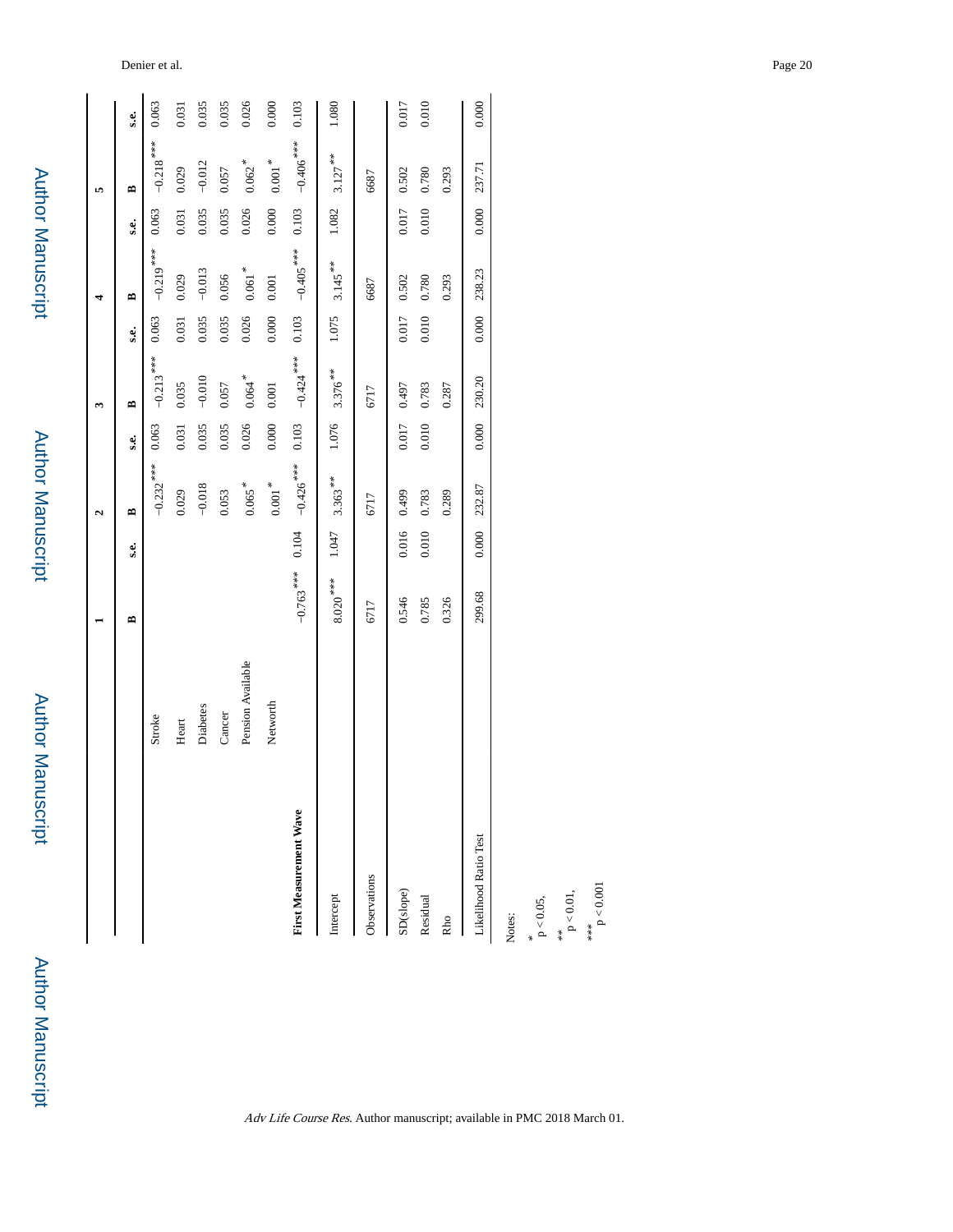Random Intercepts Models Predicting Verbal Fluency, WLS 1957-2011 Random Intercepts Models Predicting Verbal Fluency, WLS 1957–2011

|                                      |                       | $\overline{\phantom{0}}$ |       | $\mathbf{a}$          |           | S                       |           | 4                     |           | in,                     |         |
|--------------------------------------|-----------------------|--------------------------|-------|-----------------------|-----------|-------------------------|-----------|-----------------------|-----------|-------------------------|---------|
|                                      |                       | ≏                        | s.e.  | ≏                     | s.e.      | $\approx$               | s.e.      | $\approx$             | s.e.      | $\approx$               | S.E.    |
| Age                                  |                       | $-0.085$ ***             | 0.013 | $-0.032$ <sup>*</sup> | 0.013     | $-0.032$ <sup>*</sup>   | 0.013     | $-0.029$ <sup>*</sup> | 0.013     | $-0.030$ <sup>*</sup>   | 0.013   |
| Retirement Status                    | Not Retired (ref.)    |                          |       |                       |           |                         |           |                       |           |                         |         |
| Dichotomous                          | Retired               | $-0.074$ **              | 0.023 | $-0.046$ <sup>*</sup> | 0.023     |                         |           |                       |           |                         |         |
| Reason                               | Voluntary             |                          |       |                       |           | $-0.020$                | 0.024     |                       |           |                         |         |
|                                      | Family Related        |                          |       |                       |           | $-0.050$                | 0.061     |                       |           |                         |         |
|                                      | Involuntary           |                          |       |                       |           | $-0.076$                | 0.051     |                       |           |                         |         |
|                                      | Health Related        |                          |       |                       |           | $-0.231$ <sup>***</sup> | 0.054     |                       |           |                         |         |
| Duration                             | $\Xi$                 |                          |       |                       |           |                         |           | $-0.006$ <sup>*</sup> | 0.003     |                         |         |
|                                      | linear                |                          |       |                       |           |                         |           |                       |           | $-0.016$ <sup>**</sup>  | 0.006   |
| Education (ref=High School)          | Some College          |                          |       | $0.132***$            | 0.040     | $0.131$ ***             | 0.040     | $0.131***$            | 0.040     | $0.131***$              | 0.040   |
|                                      | Bachelor's            |                          |       | $0.242$ ***           | 0.042     | $0.238***$              | 0.042     | $0.243***$            | 0.042     | $0.241$ ***             | 0.042   |
|                                      | Graduate/Prof. Degree |                          |       | $0.261$ ***           | 0.049     | $0.260$ ***             | 0.049     | $0.266$ ***           | 0.049     | $0.265***$              | 0.049   |
| <b>Job Characteristics</b>           |                       |                          |       |                       |           |                         |           |                       |           |                         |         |
| Occ. Education Score                 |                       |                          |       | $0.042$ <sup>*</sup>  | 0.018     | $0.042$ <sup>*</sup>    | 0.018     | $0.041$ $^{\ast}$     | 0.018     | $0.042$ <sup>*</sup>    | 0.018   |
| Class of Worker (ref=Private Worker) | Government            |                          |       | 0.037                 | 0.035     | 0.032                   | 0.035     | 0.040                 | 0.035     | 0.041                   | 0.035   |
|                                      | Self-Employed         |                          |       | $-0.026$              | 0.040     | $-0.020$                | 0.040     | $-0.028$              | 0.040     | $-0.034$                | 0.040   |
| Occupation (ref=Other White Collar)  | Upper White Collar    |                          |       | $-0.063$              | 0.041     | $-0.060$                | 0.041     | $-0.062$              | 0.041     | $-0.062$                | 0.041   |
|                                      | Blue Collar           |                          |       | $-0.098$ <sup>*</sup> | 0.041     | $-0.094$ <sup>*</sup>   | 0.041     | $-0.096$ <sup>*</sup> | 0.041     | $-0.095$ <sup>*</sup>   | 0.041   |
|                                      | Service Industries    |                          |       | 0.050                 | 0.032     | 0.055                   | 0.032     | 0.050                 | 0.032     | 0.048                   | 0.032   |
| <b>Personal Characteristics</b>      | Male                  | $-0.274$ ***             | 0.027 | $-0.261$ ***          | 0.029     | $-0.267$ ***            | 0.029     | $-0.261$ ***          | 0.029     | $-0.262$ <sup>***</sup> | 0.029   |
|                                      | Married               |                          |       | $-0.009$              | 0.028     | $-0.011$                | 0.028     | $-0.012$              | 0.029     | $-0.010$                | 0.029   |
|                                      | Father's SEI          |                          |       | $0.000$               | $0.001$   | 0.000                   | $0.001\,$ | $0.000$               | $0.001\,$ | $0.000$                 | $0.001$ |
|                                      | Mother's Education    |                          |       | $-0.001$              | 0.005     | $-0.001$                | 0.005     | $-0.001$              | 0.005     | $-0.001$                | 0.005   |
|                                      | 1957 Family Income    |                          |       | $0.061\sp{***}$       | 0.021     |                         | 0.021     | $0.060^{\ast\ast}$    | 0.021     | $0.060^{\ast\ast}$      | 0.021   |
|                                      | Cognition at 16       |                          |       | $0.014***$            | $0.001\,$ | $0.014***$              | $0.001\,$ | $0.014***$            | 0.001     | $0.014***$              | 0.001   |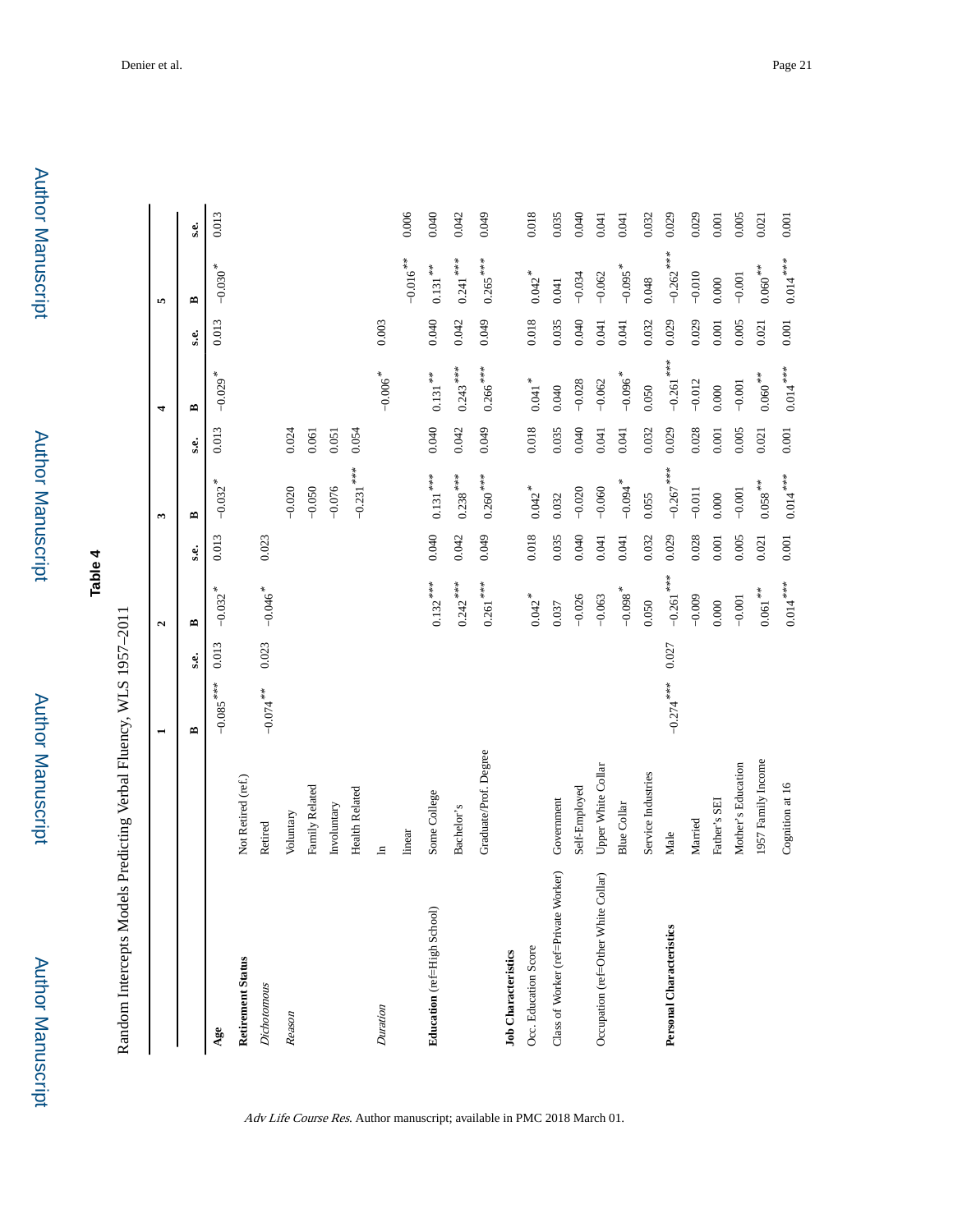| i      |
|--------|
| ١      |
|        |
| Ì<br>ï |
| ļ      |
| ٠      |
|        |

**1**

 $\mathbf{a}$ 

 Author ManuscriptAuthor Manuscript

## Author Manuscript Author Manuscript

 $\mathbf{v}$ 

 $\overline{a}$ 

 $\ddot{\mathbf{e}}$ 

|                        |                   |                         |       | $\mathbf{\hat{z}}$    |           | 3                     |           | 4                     |         | ın,                   |         |
|------------------------|-------------------|-------------------------|-------|-----------------------|-----------|-----------------------|-----------|-----------------------|---------|-----------------------|---------|
|                        |                   | m                       | s.e.  | $\mathbf{r}$          | s.e.      | $\mathbf{r}$          | s.e.      | $\mathbf{r}$          | s.e.    | $\mathbf{r}$          | s.e.    |
|                        | Stroke            |                         |       | $-0.183***$           | 0.058     | $-0.167$ **           | 0.058     | $-0.174$ **           | 0.059   | $-0.173**$            | 0.059   |
|                        | Heart             |                         |       | 0.006                 | 0.028     | 0.011                 | 0.028     | 0.010                 | 0.028   | 0.010                 | 0.028   |
|                        | Diabetes          |                         |       | $-0.076$ <sup>*</sup> | 0.033     | $-0.068$ <sup>*</sup> | 0.033     | $-0.072$ <sup>*</sup> | 0.033   | $-0.071$ <sup>*</sup> | 0.033   |
|                        | Cancer            |                         |       | $-0.017$              | 0.032     | $-0.013$              | 0.032     | $-0.017$              | 0.032   | $-0.017$              | 0.032   |
|                        | Pension Available |                         |       | 0.036                 | 0.024     | 0.034                 | 0.024     | 0.036                 | 0.025   | 0.037                 | 0.025   |
|                        | Networth          |                         |       | $0.000$               | $0.000\,$ | $-0.000$              | $0.000\,$ | $0.000\,$             | $0.000$ | $0.000\,$             | $0.000$ |
| First Measurement Wave |                   | $-0.596$ <sup>***</sup> | 0.094 | $-0.224$ <sup>*</sup> | 0.092     | $-0.222$ <sup>*</sup> | 0.092     | $-0.218$ <sup>*</sup> | 0.092   | $-0.224$ <sup>*</sup> | 0.092   |
| Intercept              |                   | $6.269***$              | 0.957 | 0.366                 | 0.967     | 0.402                 | 0.966     | 0.183                 | 0.973   | 0.234                 | 0.970   |
| Observations           |                   | 7164                    |       | 7164                  |           | 7164                  |           | 7135                  |         | 7135                  |         |
| SD(slope)              |                   | 0.748                   | 0.013 | 0.670                 | 0.012     | 0.669                 | 0.012     | 0.671                 | 0.012   | 0.671                 | 0.012   |
| Residual               |                   | 0.633                   | 0.009 | 0.631                 | 0.009     | $\,0.631$             | 0.009     | 0.631                 | 0.009   | 0.630                 | 0.009   |
| $\rm Rho$              |                   | 0.582                   |       | 0.530                 |           | 0.529                 |           | 0.531                 |         | 0.532                 |         |
| Likelihood Ratio Test  |                   | 1040.00                 | 0.000 | 833.42                | 0.000     | 829.87                | 0.000     | 833.18                | 0.000   | 834.88                | 0.000   |
| Notes:                 |                   |                         |       |                       |           |                       |           |                       |         |                       |         |
| $p < 0.05$ ,           |                   |                         |       |                       |           |                       |           |                       |         |                       |         |
| **<br>$p < 0.01$ ,     |                   |                         |       |                       |           |                       |           |                       |         |                       |         |
| ***<br>$p < 0.001$     |                   |                         |       |                       |           |                       |           |                       |         |                       |         |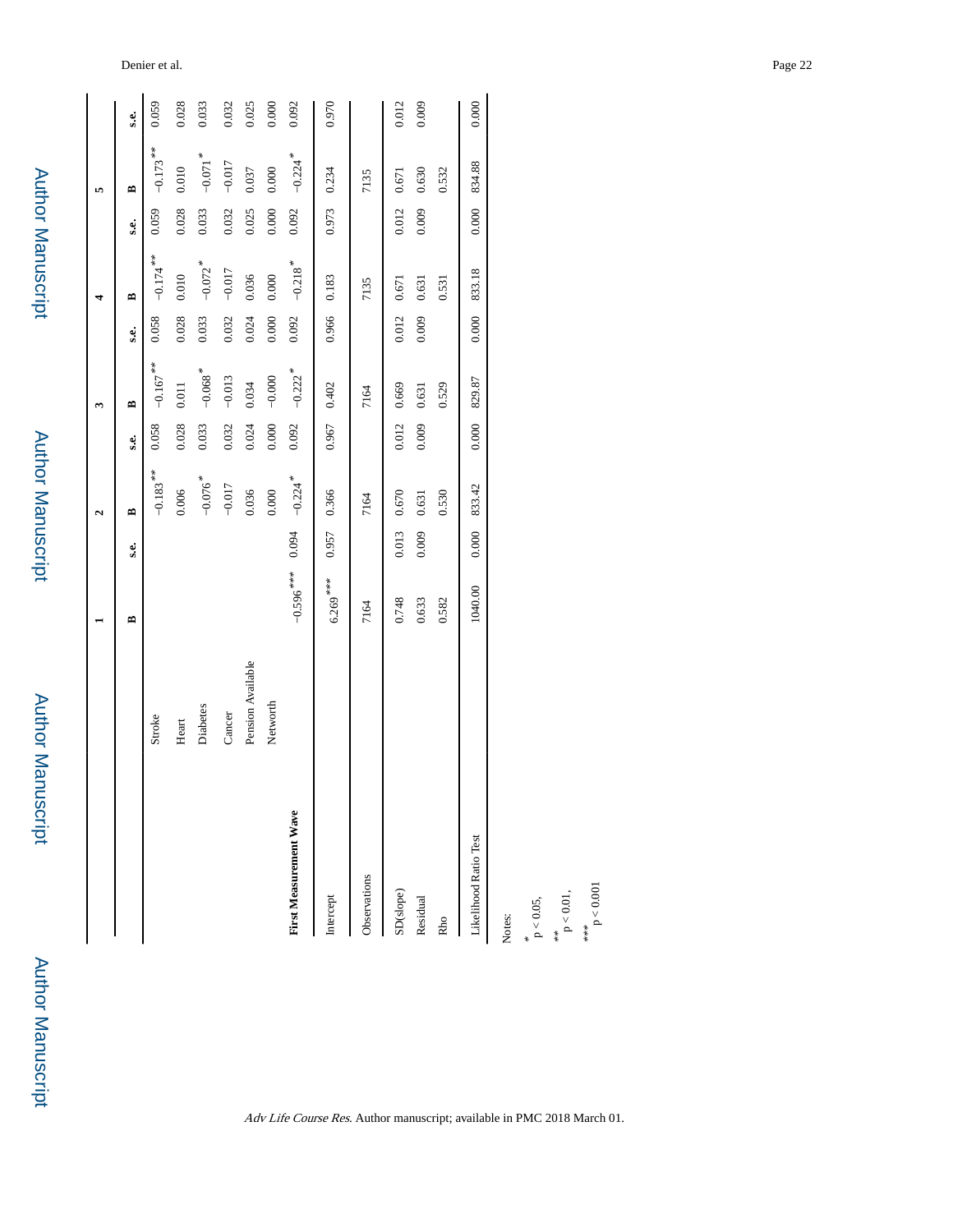Random Intercept Models Predicting Abstract Reasoning, WLS 1957-2011 Random Intercept Models Predicting Abstract Reasoning, WLS 1957–2011

|                                       |                       | $\blacksquare$       |       | $\mathbf{\hat{z}}$             |         | 3                              |           | 4                     |           | 5                     |         |
|---------------------------------------|-----------------------|----------------------|-------|--------------------------------|---------|--------------------------------|-----------|-----------------------|-----------|-----------------------|---------|
|                                       |                       | $\blacksquare$       | s.e.  | ≏                              | s.e.    | ≏                              | s.e.      | $\mathbf{r}$          | s.e.      | ≏                     | s.e.    |
| $_{\rm age}$                          |                       | $-0.006***$          | 0.002 | $-0.005$ <sup>*</sup>          | 0.002   | $-0.005$ <sup>*</sup>          | 0.002     | $-0.004$              | 0.002     | $-0.005$ <sup>*</sup> | 0.002   |
| Retirement Status                     | Not Retired (ref)     |                      |       |                                |         |                                |           |                       |           |                       |         |
| Dichotomous                           | Retired               | $0.038$ <sup>*</sup> | 0.019 | $0.053***$                     | 0.018   |                                |           |                       |           |                       |         |
| Reason                                | Voluntary             |                      |       |                                |         | $0.051***$                     | 0.020     |                       |           |                       |         |
|                                       | Family Related        |                      |       |                                |         | $0.125***$                     | $0.048\,$ |                       |           |                       |         |
|                                       | Involuntary           |                      |       |                                |         | 0.040                          | 0.041     |                       |           |                       |         |
|                                       | Health Related        |                      |       |                                |         | 0.025                          | 0.042     |                       |           |                       |         |
| Duration                              | linear                |                      |       |                                |         |                                |           | 0.002                 | 0.002     |                       |         |
|                                       | $\Xi$                 |                      |       |                                |         |                                |           |                       |           | $0.011$ $^{\ast}$     | 0.005   |
| Education (ref: High School)          | Some College          |                      |       | $0.240***$                     | 0.029   | $0.240***$                     | 0.029     | $0.239***$            | 0.029     | $0.239***$            | 0.029   |
|                                       | Bachelor's            |                      |       | $0.352$ ***                    | 0.031   | $0.352$ <sup>***</sup>         | 0.031     | $0.351$ ***           | 0.031     | $0.351***$            | 0.031   |
|                                       | Graduate/Prof. Degree |                      |       | $0.466$ ***                    | 0.036   | $0.466$ ***                    | 0.036     | $0.464$ ***           | 0.036     | $0.465$ ***           | 0.036   |
| <b>Job Characteristics</b>            |                       |                      |       |                                |         |                                |           |                       |           |                       |         |
| Occ. Education Score                  |                       |                      |       | $0.044$ ***                    | 0.013   | $0.044$ <sup>***</sup>         | 0.013     | $0.044***$            | 0.013     | $0.044***$            | 0.013   |
| Class of Worker (ref: Private Worker) | Government            |                      |       | 0.041                          | 0.025   | 0.040                          | 0.025     | 0.044                 | 0.025     | 0.042                 | 0.025   |
|                                       | Self-Employed         |                      |       | $-0.045$                       | 0.029   | $-0.045$                       | 0.029     | $-0.051$              | 0.029     | $-0.046$              | 0.029   |
| Occupation (ref: Other White Collar)  | Upper White Collar    |                      |       | $0.086$ $\hspace{0.1cm}^{***}$ | 0.030   | $0.086$ $\hspace{0.1cm}^{***}$ | 0.030     | $0.086\sp{^{**}}$     | 0.030     | $0.086***$            | 0.030   |
|                                       | Blue Collar           |                      |       | $-0.033$                       | 0.029   | $-0.034$                       | 0.029     | $-0.034$              | 0.029     | $-0.034$              | 0.029   |
|                                       | Service Industries    |                      |       | $0.004$                        | 0.023   | 0.003                          | 0.023     | $0.001$               | 0.023     | 0.003                 | 0.023   |
| <b>Personal Characteristics</b>       | Male                  | $-0.003$             | 0.022 | $-0.044$ <sup>*</sup>          | 0.021   | $-0.042$ <sup>*</sup>          | 0.021     | $-0.046$ <sup>*</sup> | 0.021     | $-0.044$ <sup>*</sup> | 0.021   |
|                                       | Married               |                      |       | $-0.014$                       | 0.020   | $-0.013$                       | 0.020     | $-0.015$              | 0.020     | $-0.016$              | 0.020   |
|                                       | Father's SEI          |                      |       | $-0.000$                       | 0.000   | $-0.000$                       | 0.000     | $-0.000$              | 0.000     | $-0.000$              | $0.000$ |
|                                       | Mother's Education    |                      |       | $0.004$                        | $0.004$ | $0.004$                        | $0.004$   | $0.004$               | $0.004$   | 0.004                 | 0.004   |
|                                       | 1957 Family Income    |                      |       | $-0.020$                       | 0.015   | $-0.020$                       | 0.015     | $-0.019$              | 0.015     | $-0.020$              | 0.015   |
|                                       | Cognition at 16       |                      |       | $0.022***$                     | 0.001   | $0.022***$                     | $0.001\,$ | $0.022***$            | $0.001\,$ | $0.022***$            | 0.001   |